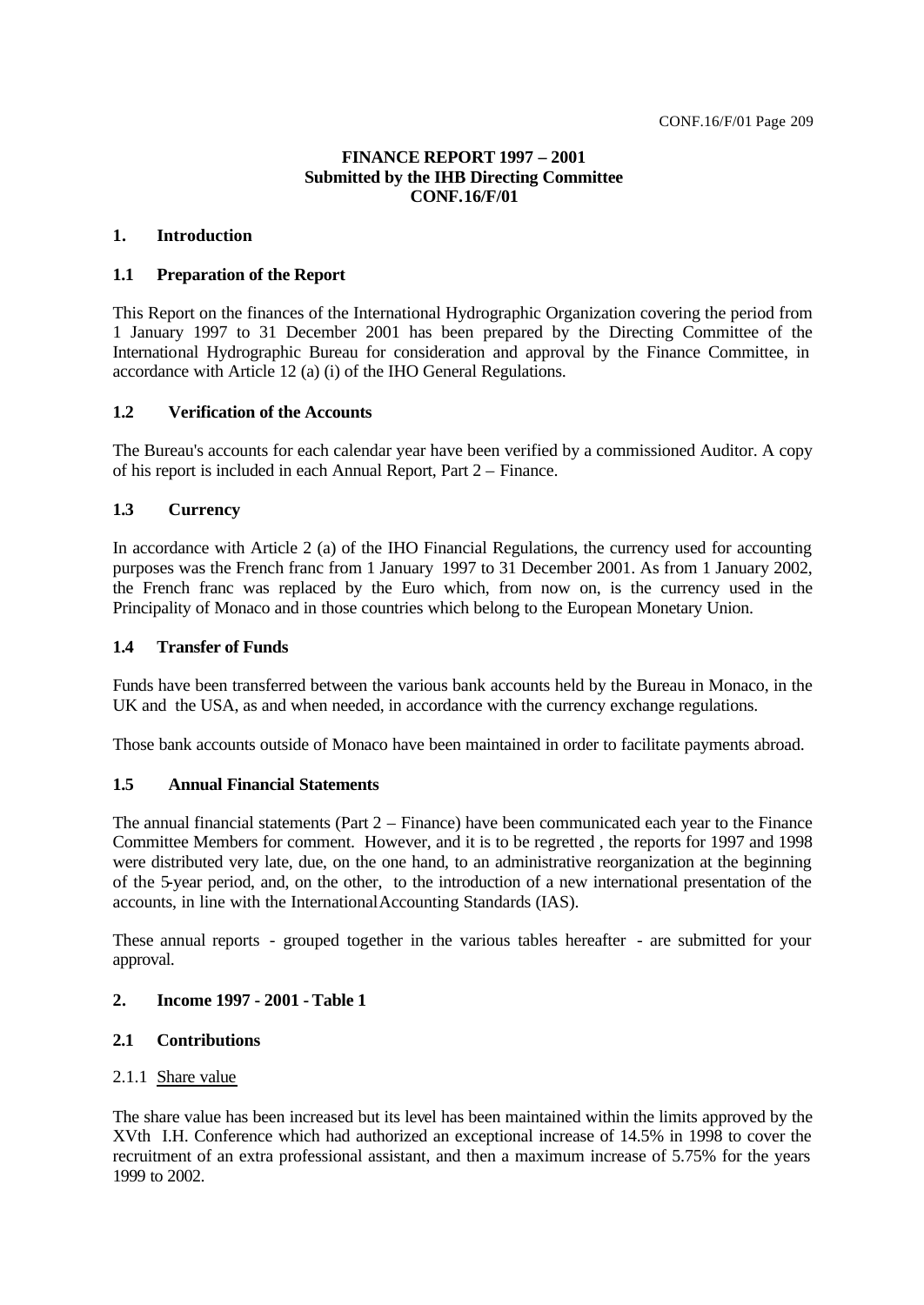The share unit value has thus been increased as follows:

- 2% in 1997, i.e. 19,560 French francs
- 13.5% in 1998 (instead of 14.50 %), i.e. 22,200 French francs
- 5% in 1999 (instead of 5.75%), i.e. 23,310 French francs
- 5.75% in 2000, i.e. 24,650 French francs
- 3.95% in 2001(instead of 5.75%), i.e. 25,624 French francs. **This level has been maintained in 2002.**

### 2.1.2 Number of shares

In accordance with France's recommendation not to count, in advance, future Member States, the Five-Year Budget Estimates had been prepared for the XVth I.H. Conference in 1997 on the basis of 551 contribution shares.

This number of shares then progressed from 555.5 shares in 1997 to 578 shares in 1999 and 2000 and reached 582 shares in 2001.

Eight new Member States (Estonia and Tunisia in 1997 – Colombia, Mozambique and Ukraine in 1998 – Morocco in 1999 – Jamaica in 2000 – Bangladesh in 2001) joined the IHO which now counts 70 Member States.

Following the French Delegation's recommendation, the next five-year budget will be prepared in the same manner.

#### 2.1.3 Suspension of rights and benefits

Five Member States were deprived of their rights and benefits in this period; at the beginning of this period the following countries were deprived of their rights and benefits: Dominican Republic, Democratic Republic of the Congo (ex Zaire), Guatemala and Suriname. Nigeria was then also suspended but was reinstated in 1997, only a few weeks after the XVth I.H. Conference.

However, Papua New Guinea was deprived of its rights and benefits in November 1998 and has now just been reinstated in November 2001.

### 2.1.4 Payment of contributions

The payment of the annual contributions continues globally to follow the same pattern, as follows:

- about one-third of the Member States pay their contributions on time, the due date for which is 1 January of the year concerned. This provides the Bureau sufficient funds to operate normally. The Directing Committee is particularly grateful to these Member States.
- Another third of the Member States pay their contributions before the middle of the calendar year, which enables the Bureau to continue its activities under satisfactory conditions.
- But the Bureau can find itself in financial difficulty in the second half of the year, during which the remaining Member States often only settle a part of their contributions, which, for lack of sufficient funds, could lead the Bureau to having to resort to borrowing.
- The Directing Committee believes it is necessary to underline this important point.

### **2.2 Sales of publications**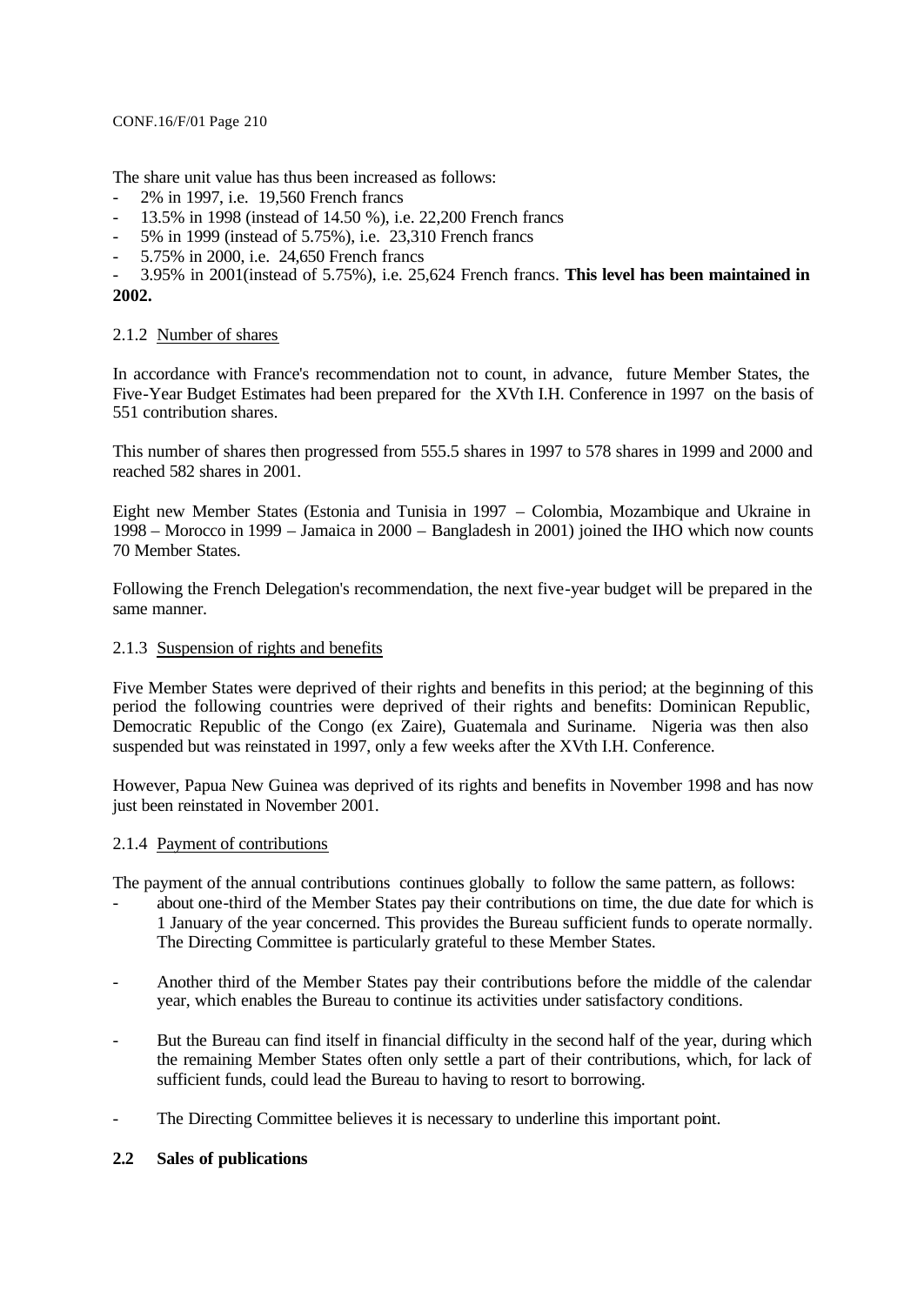The income from the sales of publications has remained at a reasonable level, in particular because of the publication of new technical publications linked to the increasing importance of the electronic chart. Furthermore, the Internet network, the use of which began in 1999, was more widely used in the year 2000, which resulted in a rather large reduction in income (157,000 French francs in 2001 as opposed to 230,000 French francs before), which has partially been compensated by the reduction in printing costs for these same publications.

On the other hand, the publication and distribution of the International Hydrographic Review was contracted out to a commercial publisher as from the year 2000.

# **2.3 Advertisements**

Henceforth income generated by advertisements is only on an exceptional basis.

### **2.4 Interest on bank accounts**

The level of interest depends on a combination of several factors amongst which should be noted:

- The level of short term interest rates, which should remain low,
- The level of available cash which takes into account the regularity of payments of contributions, the expenditure out of special-purpose funds which are used every few years (Conference funds in particular).
- And for the period concerned, the decision to inject capital into the Internal Retirement Fund to bring it up to a satisfactory level.

# **2.5 Extraordinary income**

### 2.5.1 Interest on unpaid contributions

Contrary to what might be expected, the interest on contributions imposed on those Member States, who do not pay their contributions on time, does not encourage them to pay any earlier for various reasons.

This situation was particularly evident in 1999, which was a year when the interest due was at its highest level (almost 272,000 Francs).

### 2.5.2 GEBCO Grant

The Directing Committee renews its thanks to the Government of the Principality of Monaco for the payment of its annual voluntary and generous donation for the GEBCO project; the annual amount was 40,800 Francs in 1997 and reached 47,000 Francs in 2001.

### 2.5.3 Royalties, External Assistance, Discounts obtained and sales of equipment

This income corresponds to the contributions made by external bodies which cover all, or part of, the travel costs of a director or professional assistant. The amount varies as, sometimes, it is in the form of a payment in kind (air ticket, accommodation, for example).

# **2.6 INCOME - Summary**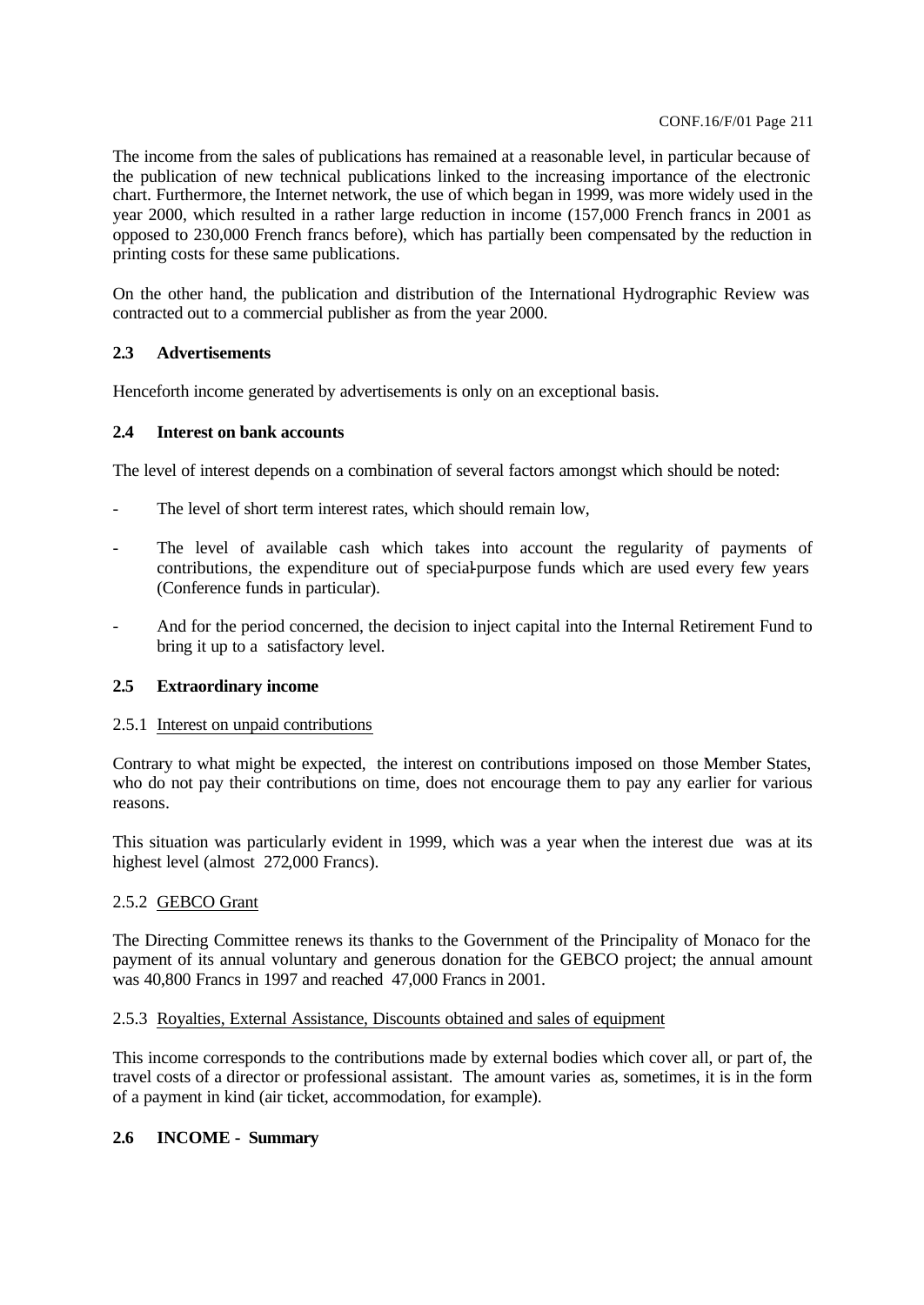The amount of income forecasted and approved by the XVth I.H. Conference was given as 15,160,944 francs in 2000 and 16,003,148 francs in 2001.

In fact, these results were actually higher since income was 15,610,137 francs in the year 2000 and 16,064,326 francs in 2001.

This is essentially due to the fact that new contributing Member States joined, consequently providing almost 30 supplementary shares.

# **3. Expenditure – 1997-2001 – Table 2 – Explanatory Notes**

### **3.1 Chapter I – Personnel costs**

### 3.1.1 Directors' and staff salaries

The Directors' and staff salaries increased in accordance with the cost of living fluctuations represented by the value of the index point, which went from 39.29233 FF in January 1997 to 42.59793 FF in December 2001, i.e. an overall increase of 8.41% for the five-year period; this amount does not take into account the impact of promotions which have been strictly limited to the salary tables.

It should be noted that the number of staff – composed of 22 persons including the Directors and the new Professional Assistant – has been reduced to 20 by not replacing 2 Category B employees who accepted to take early retirement (i.e. 10% of the total number of staff). It is important to note that between now and the end of the year 2003, another two posts at the Category B level will not be filled when the current incumbents retire (or take early retirement).

It should be recalled that one of the directors voluntarily left before the end of his five-year term.

Finally it should be underlined that the salary indices of the Bureau's Directors have not been increased during the 5 financial years under consideration, whereas the Category A staff, whose salaries had been aligned with their counterparts in the United Nations, following the decision in 1992, have not had this alignment applied to their salaries since that date.

### 3.1.2 Annual Bonus

This item corresponds to the payment of an annual bonus, which is the equivalent of a month's salary paid to the Directors and staff. This bonus is not taken into account for retirement pension purposes.

#### 3.1.3 Payments into Retirement Funds

Following various movements over the last decade, the retirement schemes are now established as follows:

- Staff members recruited before 31 August 1987 come under the Internal Retirement Fund (IRF), with the possibility of opting for an external retirement plan. Only one member of staff has taken up this option, at the same time maintaining his rights already acquired in the IRF. For these employees the Organization pays a contribution of 15% of the basic salary, and the staff member pays a contribution of 7.5% of his basic salary.
- The Directors and staff members recruited after 31 August 1987 were proposed an external pension plan, to which the Organization contributes 15% and the employee a minimum contribution of 5%; the beneficiaries have the choice between: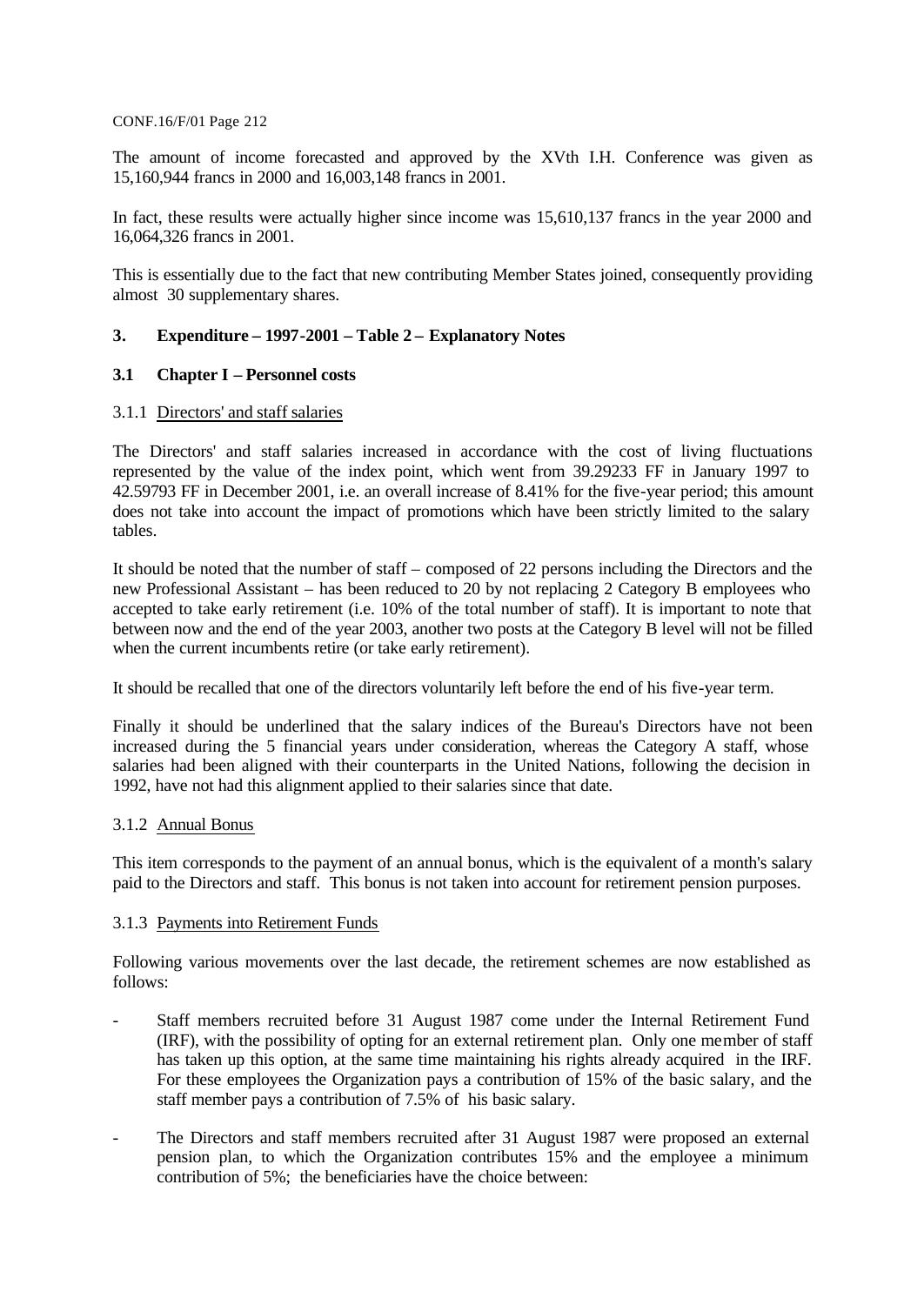- a pension plan with a French insurance company; this option has been mainly adopted by staff members of French nationality;
- a pension plan with a foreign insurance company; this has generally been the preferred option for foreign staff members other than French nationals.

Also, the Bureau continues to pay the obligatory contributions to the AMRR, the *Association Monégasque des Retraites par Répartition, (which is a Monegasque complementary retirement scheme)* for staff in Categories A, B and C.

#### 3.1.4 Accident Insurance for the Personnel

The Bureau has continued with the compulsory insurance policy covering the risk of work accidents.

#### 3.1.5 Family Allowances

Family allowances were paid to those employees entitled to receive them, in accordance with the Monegasque regulations.

#### 3.1.6 Education Allowance

Education allowances were paid to those employees entitled to them for their children in full time education, in accordance with the United Nations system adopted by the XIVth I.H. Conference.

#### 3.1.7 Medical costs

The reimbursement of medical costs paid by Directors and staff members (staff members in service and retired staff members) is an item which is often very costly and which varies and is unpredictable by nature.

Thus a significant increase in medical costs may be noted in 1997 and 1998, when one of the Bureau's staff members was hospitalized several times.

To counterbalance these costs, it may be noted that the Bureau has taken out an insurance policy which covers several categories of medic al acts as well as hospitalizations.

The reimbursements made are presented as a reduction of the costs covered by the Bureau. This insurance contract includes the obligation to have an extra policy covering disability or death.

#### 3.1.8 Home leave

In accordance with Decision No. 15 of the XIIIth I.H. Conference, the directors and internationallyrecruited Category A staff members, as well as their dependents, are entitled to the reimbursement of their travel costs for a return journey to their home country once every two years.

This provision appears in Article VI.4 of the Staff Regulations.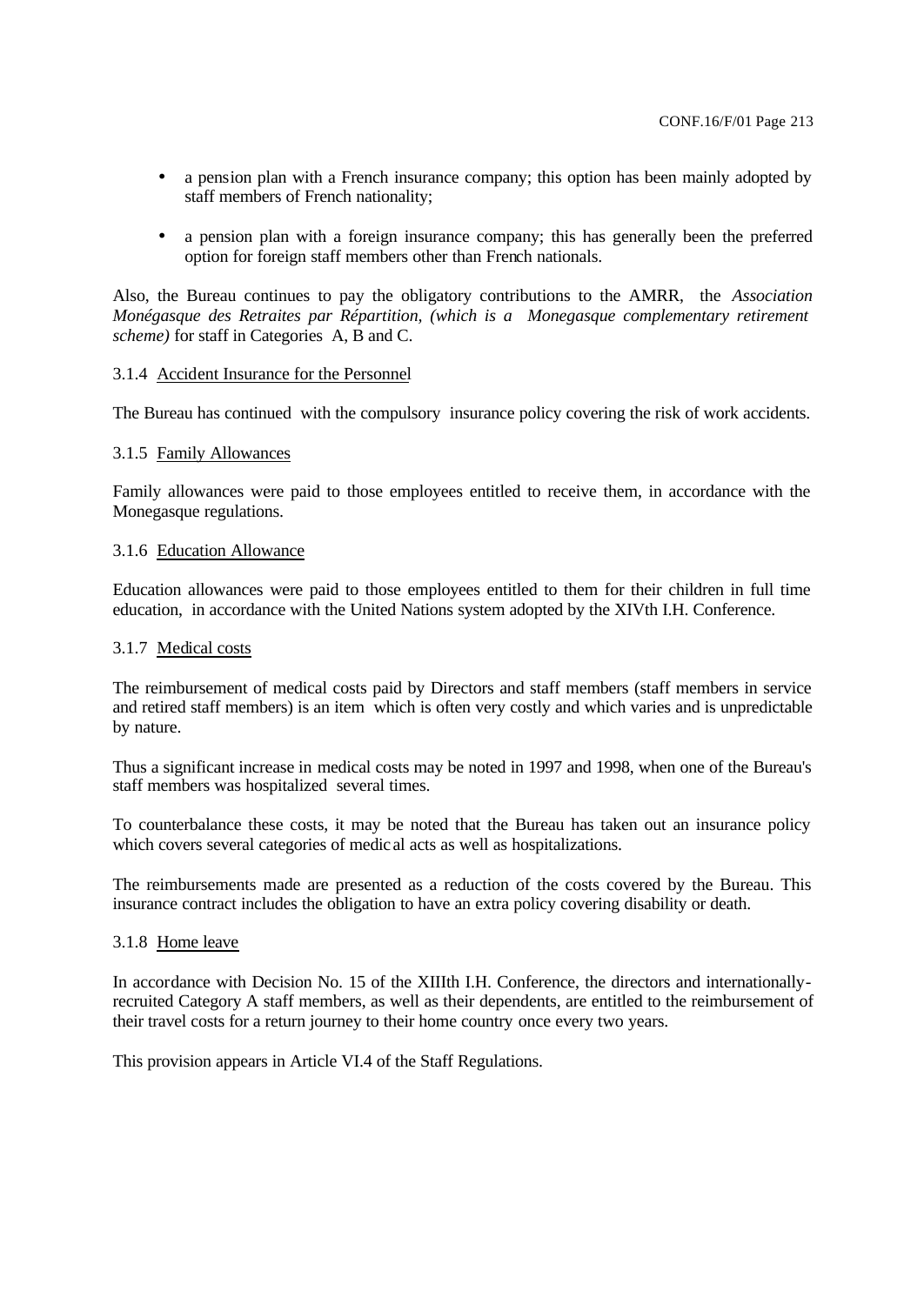### 3.1.9 Pensions paid to retired staff members (IRF only)

In order to ensure that the Internal Retirement Fund has sufficient funds on a long term basis, it was proposed and decided to pay the pensions, as from the year 2000, to retired staff members out of the general budget of the Organization.

This results in an annual expenditure of over 600,000 francs, which was made available by making savings on other items.

#### 3.1.10 Consultancy Missions and Secondment

The XVth I.H. Conference expressed the wish that exchanges of personnel should develop within the IHO enabling the Bureau to have on detached service an officer from a hydrographic service, to undertake an ad hoc mission, at the same time enriching the experience of the person concerned.

In parallel, the IHO adopted a long-term strategic development plan, which outlines new objectives which might require new skills which are not necessarily available within the Bureau.

This is the reason why consultants were called upon, the use of which increased particularly in 2000 and 2001.

#### 3.1.11 Installation and removal costs

It was essentially in 1997 that the Bureau had to pay the installation and removal costs of personal effects and furniture for the newly elected directors, and for the outgoing Directing Committee.

As regards 1998, the amount represents the cost related to the recruitment of the new Professional Assistant at the Bureau.

### 3.1.12 Training

Training was mainly concentrated on the following:

- Perfecting staff members' knowledge in the use of telematic systems;
- Language tuition (English lessons and/or Spanish for staff members, or French lessons for those staff members who do not have a good knowledge of this language).

#### 3.1.13 Personnel costs – Summary

The total costs of this chapter still constitute the essential part of the IHO General Budget. These costs cannot be reduced except by adopting a policy of not replacing employees who, for one reason or another, leave the Bureau, but with the evident risk of adversely affecting the general efficiency of the Bureau.

The five-year budget indicated that the expenditure in this chapter should not exceed 12 million francs in 2001; this ceiling was not reached, since the costs were 11,019,408 FF in 2000 (with 3 directors) and 10,387,124 FF in 2001, but with only 2 directors.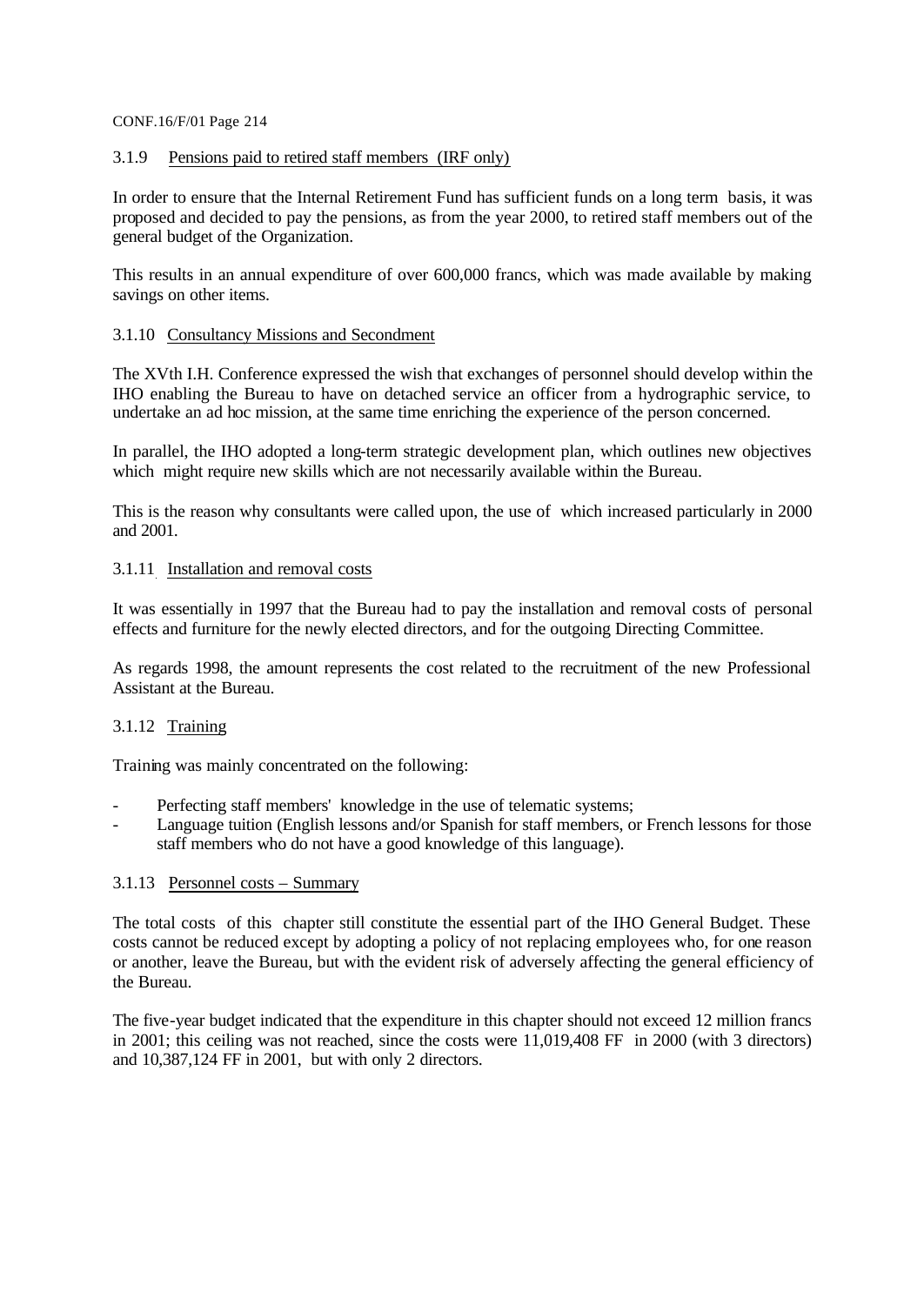# **3.2 Chapter II – Operating costs**

#### 3.2.1 Maintenance of the premises and equipment

Five years ago the Bureau took possession of its new premises, which are provided free of charge by the Government of Monaco. This item covers all of the costs linked to the general upkeep of the premises, and its maintenance.

Following some damage caused by water leaks, it was decided to renegotiate the maintenance contract which the Bureau has with a specialized company. This was achieved without exceeding the budgeted estimates for this item.

#### 3.2.2 Paper and printing supplies

The costs of this item have been contained, apart from the inevitable purchases of the necessary products for the new computer systems.

#### 3.2.3 Telecommunication costs

This is the item the most affected by the transition towards the use of digital data; the use of the IHO Web site by subscribers, albeit still rather limited, means that publications do not need to be dispatched in such large quantities, thus resulting in a significant reduction in postal costs.

Telephone communication costs are still high and the Bureau is always looking for ways of limiting the cost of international calls. The increasing use of email would seem to provide a good solution to this problem.

### 3.2.4 Travel (Technical Assistance and long distance travel)

This is one of the items where expenditure has increased the most.

This increase is due to the fact that the Bureau must continue:

- On the one hand to participate in meetings of sister international organizations and also in meetings of regional commissions, the number of which has increased.
- On the other hand to attend meetings which, in order to satisfy the demands of certain Member States, are no longer regularly held in Monaco as in the past.

#### 3.2.5 Publications

 This item covers the costs of producing publications which, at the beginning of the five-year period, were mainly produced in printed form and then gradually were produced in digital form.

As regards the I.H. Review, the cost involved now is only the fixed fee which is paid to the commercial publisher who is now handling its production and distribution.

For the other publications, the costs involved cover the production of CD-ROM masters, and the purchase of blank compact disks.

It may be noted that the sums devoted to the purchase of paper and printing products are therefore clearly reduced.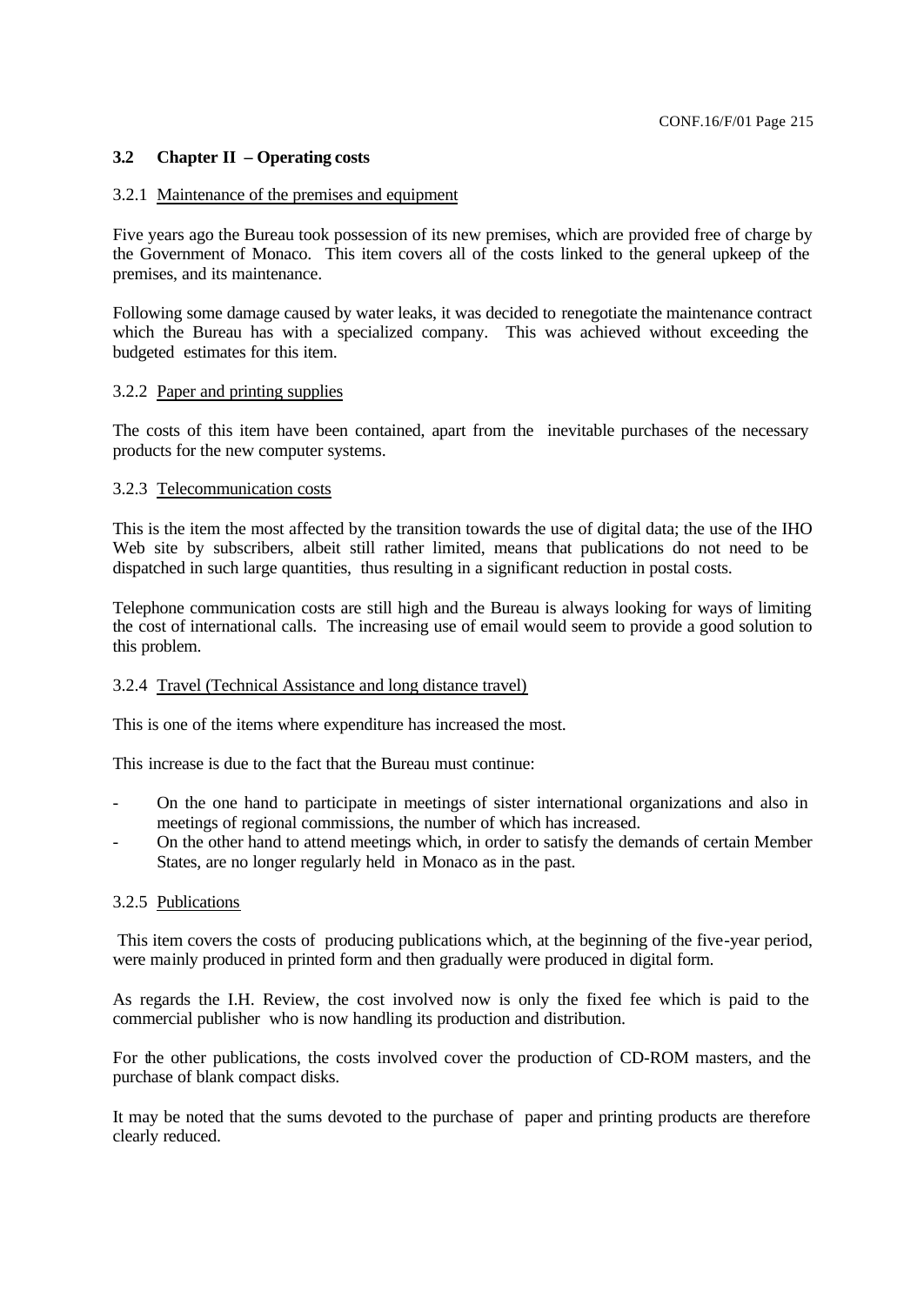One of the Bureau's publications (S-23) is in the final publishing stages after an extremely long preparation period, with assistance from a former IHB Director, who was engaged as a consultant.

# **3.3 Chapter III – Capital expenditure**

Expenditure linked to purchases of furniture and equipment mainly concerns the improvement of the office and computer equipment in the Bureau.

The installation of a new server was an expensive acquisition, which has facilitated the increased use of digital communication tools (email and Internet). This equipment today provides simplified but effective communications, widely used by all the Bureau personnel.

Some furniture has also been purchased as well as some new and updated technical publications for the Bureau's Library.

### **3.4 Total running expenses**

The total costs in this chapter constitute the second most important part of the IHO General Budget, after the personnel costs. Some of these costs are compressible but others are general costs where it is difficult to make savings.

The five-year budget indicated that this chapter's costs should not exceed 3.221 million francs in 2001; taking into account the transfers of money to cover consultancy work, the costs remained within the general ceiling fixed, since they were 3.299 million francs in 2000 and 3.376 million francs in 2001, absorbing at the same time almost 0.2 million francs for consultancy work in 2001.

### **3.5 Chapter IV – Printing Fund**

The five-year budget indicated an annual allocation of 40,000 francs for this fund. These amounts enabled the Bureau to pursue its modernization plan, which included acquiring new photocopiers or new more powerful printers.

On the other hand the old off-set printing presses have not been replaced.

### **3.6 Chapter V - Renovation Fund**

The five-year budget indicated an annual allocation of 10,000 francs for this fund, which is normally intended to cover any renovation work of the premises provided by the Principality of Monaco. After having occupied the new premises for more than 5 years, it will soon be necessary to undertake some renovation.

### **3.7 Chapter VI – I.H. Conference Fund**

The five-year budget indicated an annual allocation of 400,000 francs for this fund.

This amount has covered to date one single 2-week conference in one 5 year period.

During the 1997-2001 period, the Organization has had to cope with holding two conferences, one of which was shorter. The holding of two conferences has resulted in a significant cost overrun.

For information, it should be pointed out that as from 2002, the IHO Conference will be held in the new Conference Centre – the Grimaldi Forum, where quite different financial conditions apply compared to those previously granted for the use of the CCAM.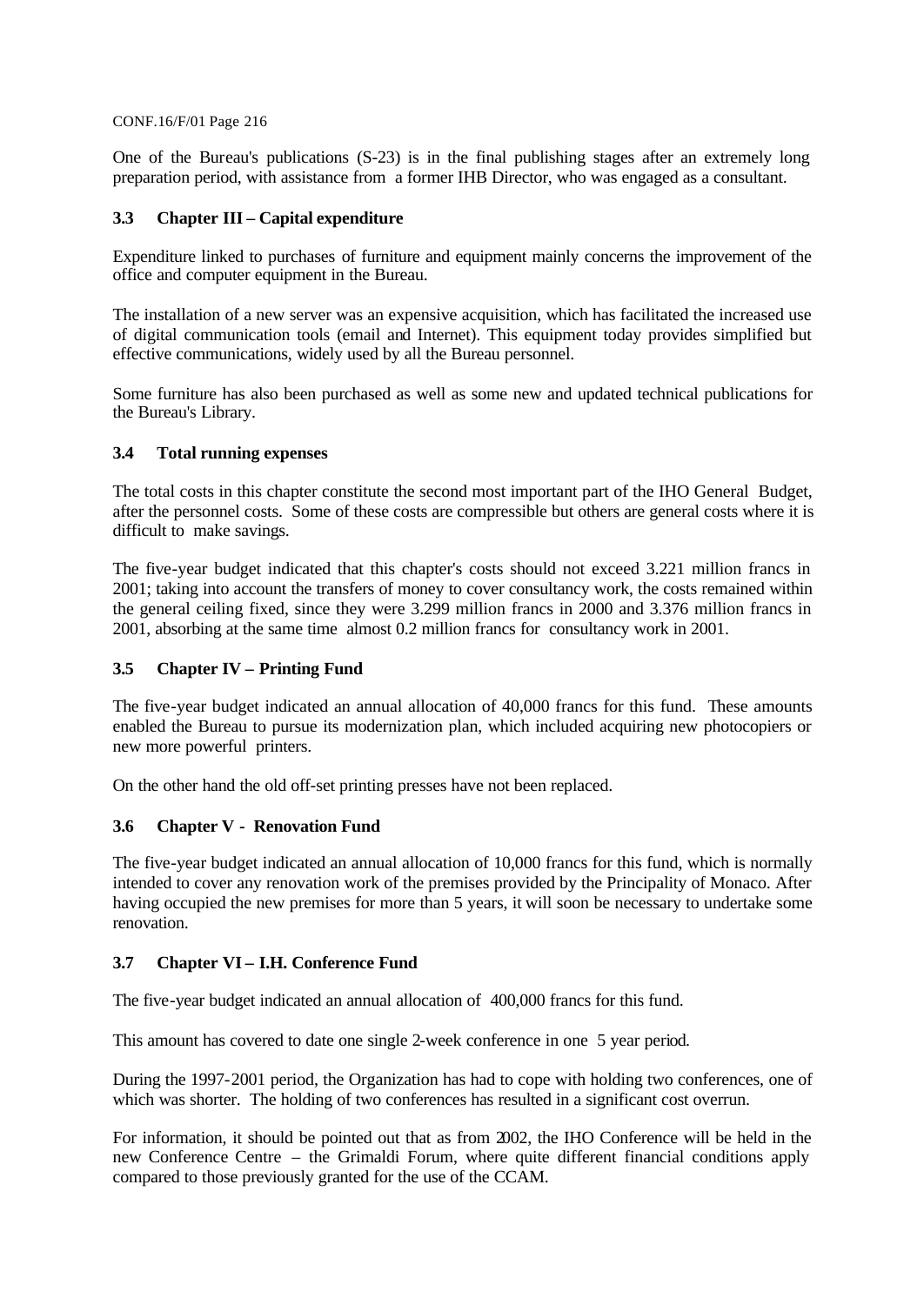### **3.8 Chapter VII – Removal Funds for Directors' furniture, personal effects, etc.**

This is a chapter created by the previous IH Conference, whereby the five year budget set aside a yearly sum of 190,000 francs, as well as an additional 50,000 francs for 1998 to cover the costs related to the recruitment of the new professional assistant whose recruitment had been authorized by the Conference.

#### **3.9 Exceptional expenditure and losses**

#### 3.9.1 Suspension of Member States

The Bureau had to temporarily suspend Papua New Guinea; this country recovered its rights in November 2001. Also following the closing of the accounts for 1999, the Bureau had to adjust the tonnage of a new Member State to a lower figure, whose contribution was therefore readjusted in 2000.

#### 3.9.2 Other extraordinary expenditure

The various exceptional losses are mainly due to the cost of providing publications despite the policy of always requesting prior payment, as sometimes payments are not always honoured (unpaid cheques etc…).

The tax administration also rejected the refund of VAT on specific items. These losses remain, however, very limited compared to the overall budget.

#### **3.10 Reserve Fund**

The IHO Reserve Fund has remained stable at 800,000 FF (in accordance with the decisions made by CL 8/1996 and CL 53/1996.

### **3.11 Staff Retirement Fund**

The management of the Internal Retirement Fund (IRF) is with no doubt the issue that the Directing Committee has particularly concentrated on in the period 1997 to 2001. The measures taken to ensure that the Fund will survive have required much thought.

In 1997, the newly elected Directing Committee organized an evaluation of the IRF liabilities. An initial study considered the rights of 7 active members of staff who are entitled to pensions in the future.

A complementary study was then carried out to determine the total liabilities covering all of the retirees and the active staff members. This study revealed that the financial commitment amounted to more than 17 million francs, although the actual amount in the IRF was only 8.742 million francs at the beginning of the five-year period.

The Bureau found itself confronted with this situation, which has been discussed many times at previous Conferences, but now an external body had highlighted the problem backed up by detailed calculations, and so the Bureau decided:

- First of all to indicate in the annual accounts the Bureau's commitment in the form of a guarantee of the IRF ;
- And then to deposit the current assets of the IRF on a bank account which would be quite separate from those accounts which are used for the general running of the Organization.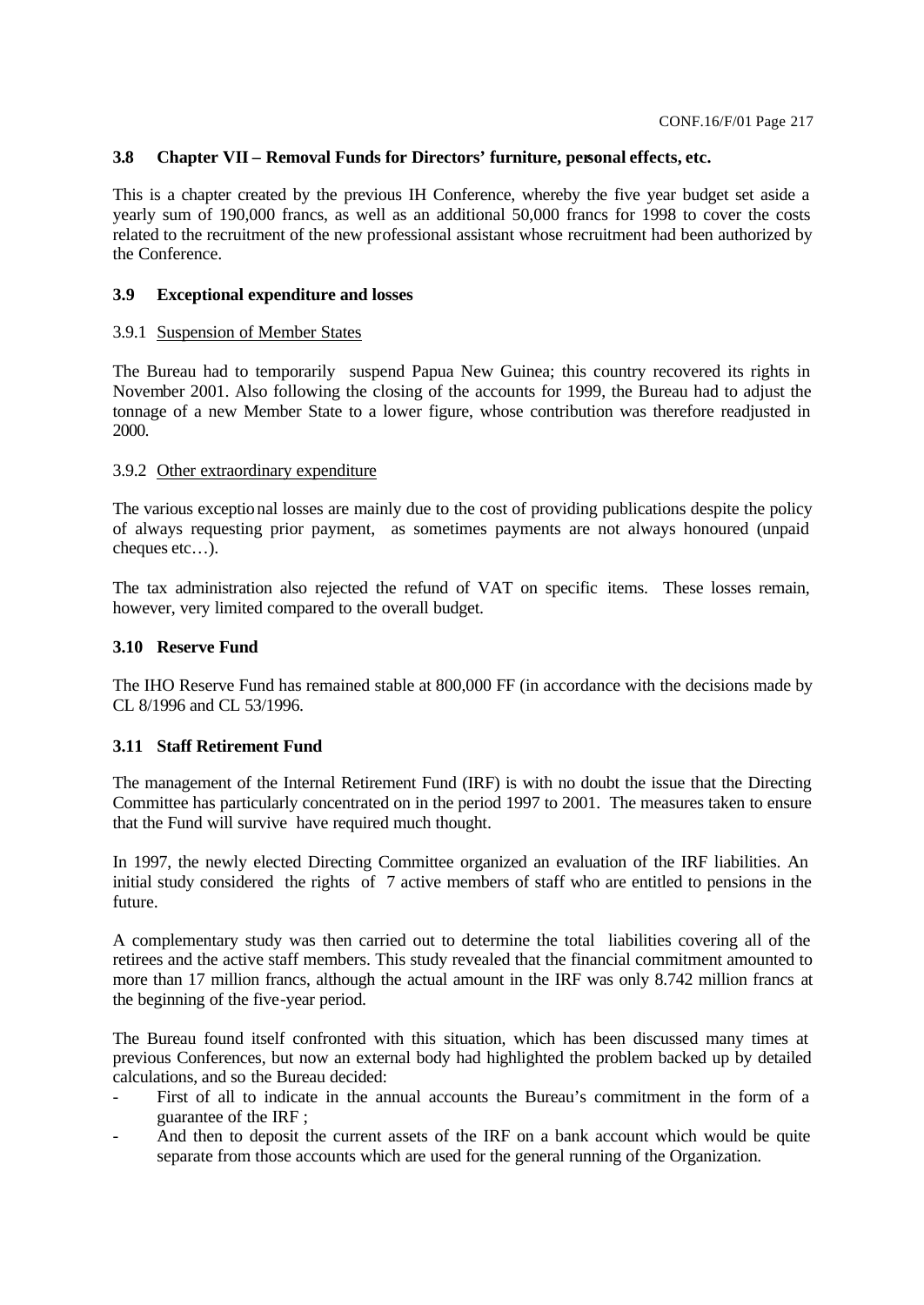And finally to progressively pay funds into the IRF so that the IHB's guarantee would gradually be run down. This was achieved by the end of 2001.

Consequently, in 1997 the IRF did not dispose of its own assets; in 1998 the IRF was allocated the sum which corresponded to the actual amount of the IRF and its reserve fund, as indicated in previous end of year accounts; this amount was 8.7 million francs. In 1999, it was decided to invest part of these assets with a finance company which already manages the external retirement plans for those employees recruited after 31 August 1987. This investment is split up into shares, bonds and deposit accounts. In view of the high probability that several retirements in the next few years will involve the payment of capital, it was considered prudent to keep the balance of the IRF in the form of available funds which would not be exposed to the fluctuations of the stock market.

2000 and 2001 have been the first two years under this new management scheme; these two years have been affected by a very volatile stock market: the year 2000 due to the general collapse in IT shares and 2001, following the tragic events of 11 September, when all financial markets, even the strongest, suffered an historical shockwave.

If these last two years have shown a potential drop in value linked to this investment decision aimed at providing pensions to staff in the long term, it is more than likely that, in the long term, these exceptionally negative "performances" will be reabsorbed.

### **3.12 Reserve Fund for staff pensions**

The identification of this Reserve Fund is aimed at making a distinction between the actual IRF funds and those which are a subdivision of the funds belonging to the IHO and which continue to belong to the Member States, even if it is up to the IHB to guarantee its retirement scheme.

Taking into consideration the measures that have been taken to build up the IRF capital, it would now be possible to envisage combining this reserve fund with the IRF which it is supposed to support.

### **3.13 Expenditure – Summary**

For the whole budget, the approved five-year budget provided a general expenditure level of 15.383 million francs in 2001; actual expenditure was at a lower level than the budget provision, which meant that funds could be paid into the retirement fund without seriously affecting the Organization's own funds, the IHO working capital.

### **4. Currency fluctuations**

The management of foreign currencies, other than the French franc, has been affected by several factors:

- firstly, the decision to adopt the French franc instead of the SDR as from 1997;
- secondly, the decision to reduce the funds which are exposed to risks linked to currency exchange operations, whilst at the same time making a profit, when possible, on these operations.

Also, whilst allowing the IHO Member States to continue currency exchange operations in the major currencies, it was decided to reduce the impact on the IHO accounts.

This may be noted when the net surplus in currency exchange went from 1.598 million francs in 1997 to 0.064 million francs in 2001; over the whole period, a profit of 1.6 million francs was made.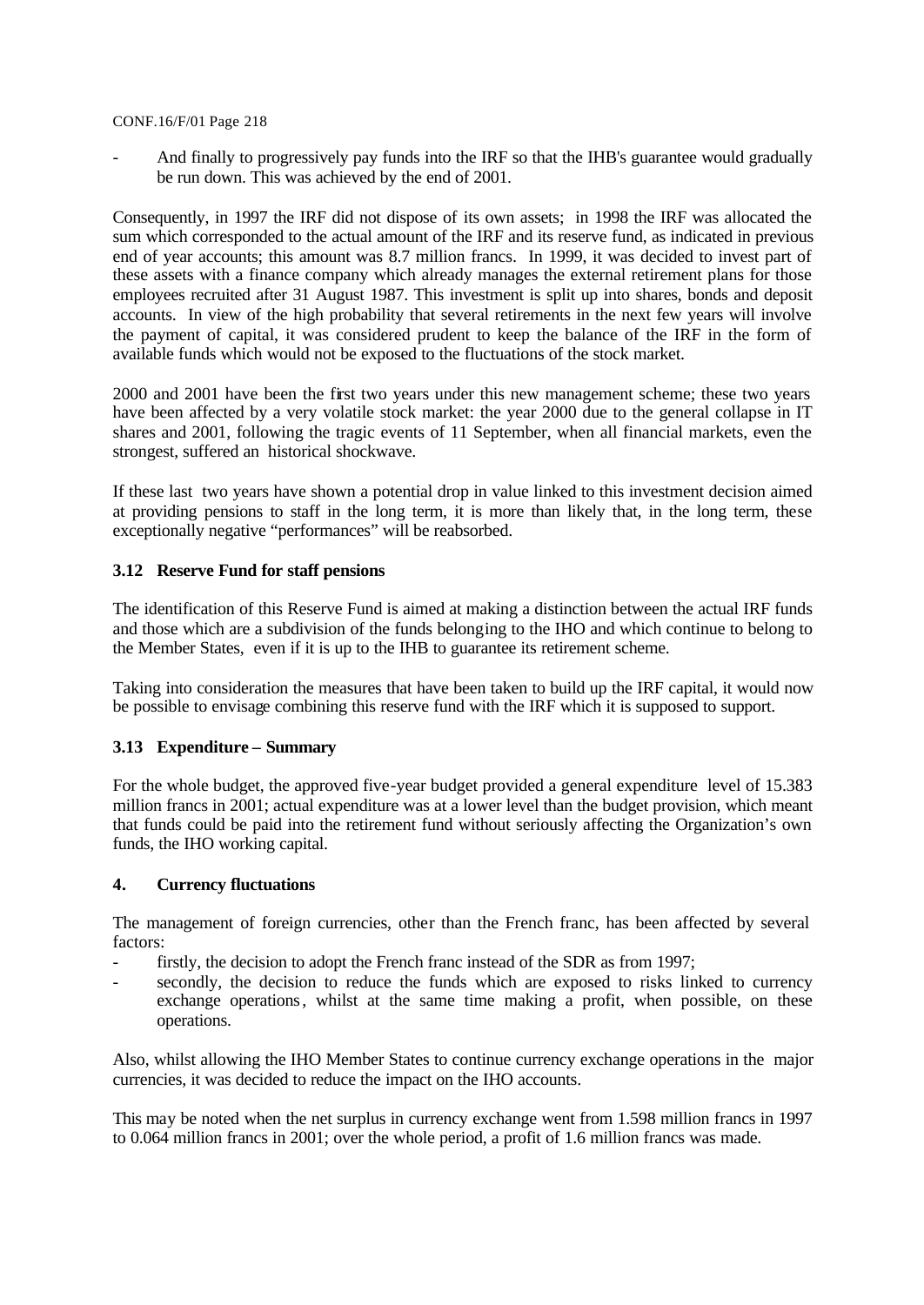The remarks made in the Moore Stephens Report (external consultants), who considered that the IHO held too many bank accounts and too many currencies in view of the size of its financial operations, were also taken into account.

# **5. Working Capital level**

The present rule governing the level of the IHO working capital states that it should not be less than 50% of the total annual contributions (Article 18 of the IHO Financial Regulations). At the  $2<sup>d</sup>$ Extraordinary I.H. Conference held in March 2000, some Member States considered that this level rarely respected if one considers the specific funds belonging to the IRF – was too great and should even be reduced to the equivalent of one month's operating expenses (i.e. 1/12, instead of half, of the total annual contributions).

Following these considerations, it was decided to set up a group of financial experts to examine this matter and make proposals.

This study considered that the working capital was not a satisfactory criterion to assess the financial health of the IHO, since it essentially depends on the timely receipt of the Member States annual contributions.

Therefore apart from the provision made for suspended Member States, the working capital is supposed to take into account the payment of the total contributions before the end of the financial year, a situation which has never occurred.

The idea of an "actual available financial reserve" is preferred to the above option, which is composed of all available funds at the end of the year, from which is deducted contributions paid just before the end of the current year for the following year and also any special-purpose funds (in particular the Conference Fund) which are to be used at a later date, as well as the residual guarantee for the IRF.

This parameter reflects more accurately the "financial solvability" of the Organization, and it can be noted that in the absence of specific financial reserves, the IHO would have been in serious financial difficulties in 1998 since this parameter was negative at that time.

It is, however, interesting to assess this parameter not in money terms but in terms of length of activity. We can therefore note that, for the period under consideration, the financial solvability of the IHO fluctuated between less than 2 months' activity and 14 weeks in 2001, whereas the ratio was more than 23 weeks in 1997.

### **6. Conclusion**

As Table 3 indicates, over the whole period we can note that:

- with the exception of a slight deficit in 1997, the income has always been sufficient to cover costs.
- The total amount of annual expenditures was contained within the limits of the budget.
- That the net result after exchange operations remained positive over the whole period.
- And therefore it has been possible to:
	- To abide by the decision to register the total liability of the IRF (i.e.: 8.66 million francs in 1997),
	- And to gradually build up the working capital of the Organization.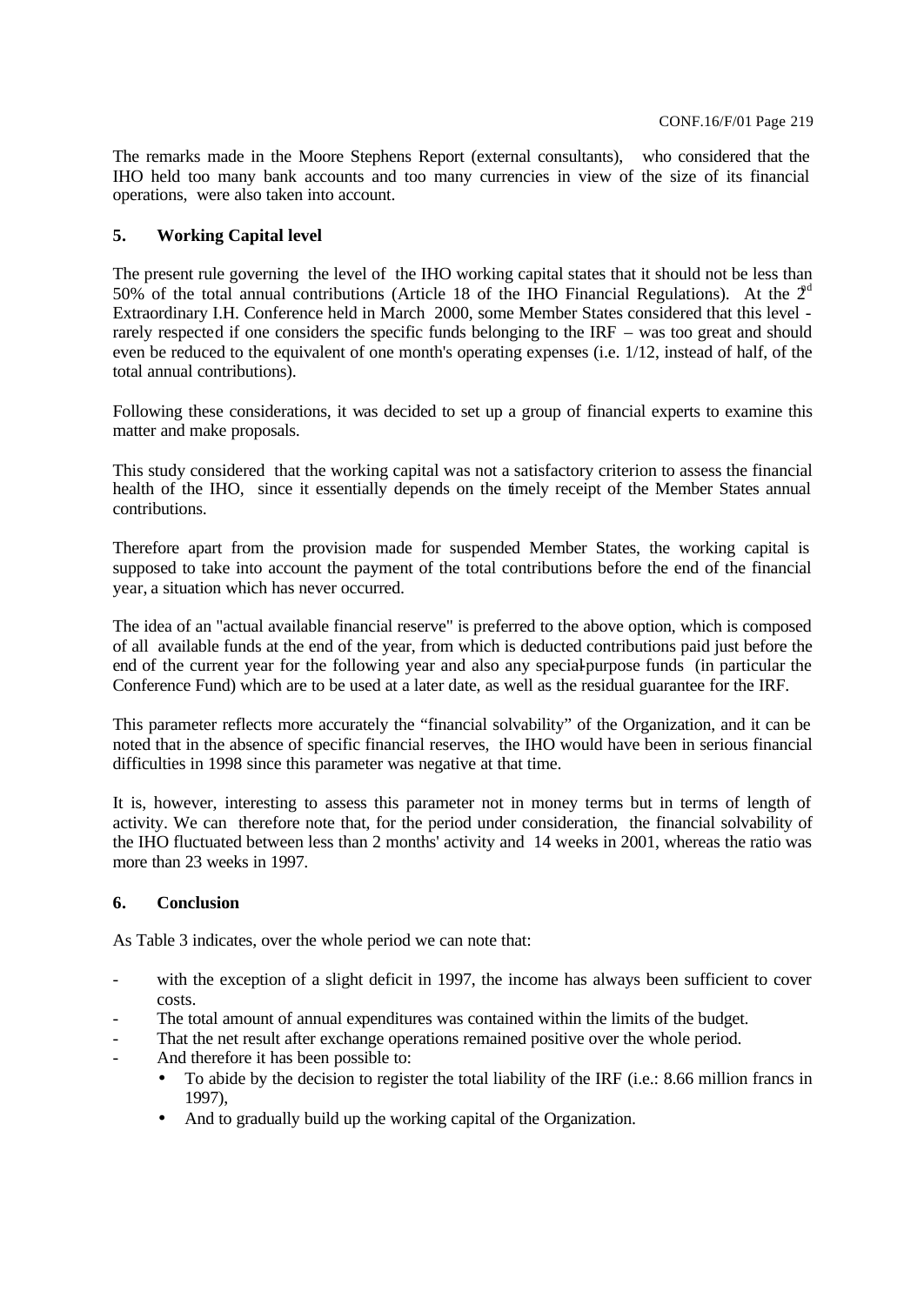|                                                | <b>CONF.16/F/01 Page 220</b>            |            |            |            |                  |                        |
|------------------------------------------------|-----------------------------------------|------------|------------|------------|------------------|------------------------|
|                                                | <b>INCOME 1997-2001 (French Francs)</b> |            |            |            |                  |                        |
|                                                |                                         |            |            |            | <b>Unaudited</b> |                        |
|                                                | 1997                                    | 1998       | 1999       | 2000       | 2001             | <b>Total of period</b> |
| Number of shares of contribution               | 555.5                                   | 569        | 578        | 578        | 582              |                        |
| Percentage of Evolution of the share value     | 2.00                                    | 13.50      | 5.00       | 5.75       | 3.95             |                        |
| Yearly Unit value of the share of contribution | 19,560                                  | 22,200     | 23,310     | 24,650     | 25,624           |                        |
| CONTRIBUTION FOR THE YEAR                      |                                         |            |            |            |                  |                        |
| (a) Received                                   | 9,001,029                               | 9,529,973  | 11,365,482 | 12,149,940 | 12,355,187       | 54,401,611             |
| (b) Remaining due at end of year               | 1,864,551                               | 3,101,827  | 2,107,698  | 2,097,760  | 2,557,981        | 11,729,817             |
|                                                | 10,865,580                              | 12,631,800 | 13,473,180 | 14,247,700 | 14,913,168       | 66,131,428             |
| <b>SALES OF PUBLICATIONS</b>                   | 230,438                                 | 230,966    | 199,277    | 223,152    | 157,387          | 1,041,220              |
| ADVERTISEMENTS IN I.H REVIEW                   |                                         |            |            | 5,103      |                  | 5,103                  |
| <b>INTEREST ON MONIES IN BANKS</b>             | 214,191                                 | 241,556    | 241,948    | 352,650    | 226,365          | 1,276,709              |
| <b>GEBCO Grant from Monegasque Government</b>  | 40,800                                  | 42,000     | 45,000     | 46,000     | 47,000           | 220,800                |
| <b>INTERNAL TAX</b>                            | 679,974                                 | 675,663    | 722,272    | 735,531    | 720,405          | 3,533,845              |
|                                                | 12,030,982                              |            |            |            |                  | 72,209,105             |
| TOTAL INCLUDING CONTRIBUTIONS DUE              |                                         | 13,821,985 | 14,681,677 | 15,610,137 | 16,064,326       |                        |
| EXTRAORDINARY INCOME                           |                                         |            |            |            |                  |                        |
| Interest on overdue contributions              | 164,709                                 | 215,979    | 271,769    | 129,172    | 154,439          | 936,067                |
| Received from Insurance companies              |                                         | 14,977     |            | 8,842      | 8,483            | 32,302                 |
| Refund for change of Family allowances         |                                         |            |            |            | 43,735           | 43,735                 |
| Adjustment of Civil liability insurance        |                                         |            |            |            | 90,000           | 90,000                 |
| Royalties                                      |                                         |            | 1,306      | 2,815      | 3,430            | 7,550                  |
| External assistance                            |                                         |            | 3,733      | 46,422     |                  | 50,155                 |
| Sale of assets                                 | 1,500                                   | 500        |            |            |                  | 2,000                  |
|                                                | 12,197,191                              | 14,053,440 | 14,958,484 | 15,797,388 | 16,364,412       | 73,370,914             |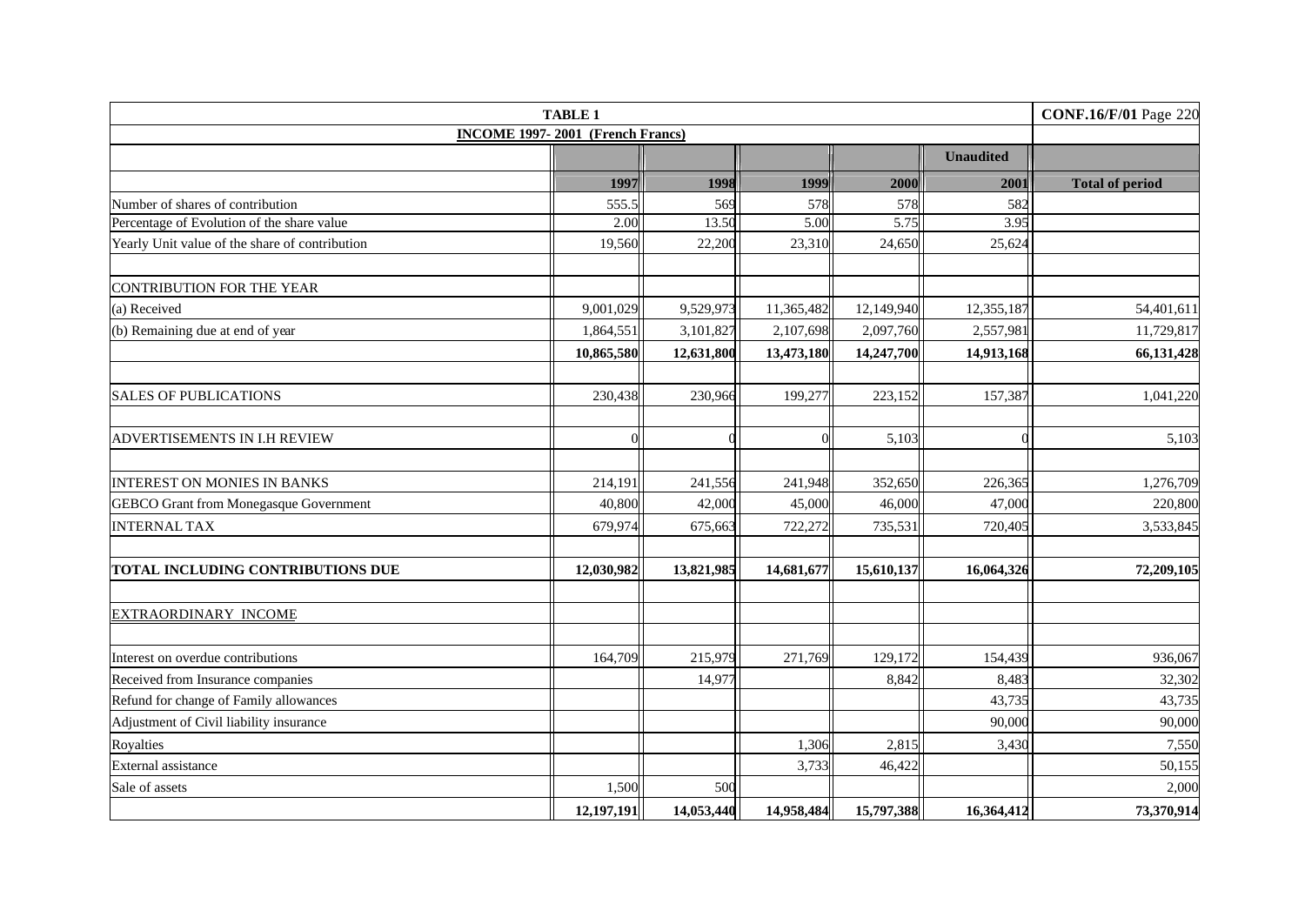|                                     | <b>CONF.16/F/01 Page 221</b>                 |            |            |            |                  |                        |
|-------------------------------------|----------------------------------------------|------------|------------|------------|------------------|------------------------|
|                                     | <b>EXPENDITURE 1997-2001 (French Francs)</b> |            |            |            |                  |                        |
|                                     |                                              |            |            |            | <b>Unaudited</b> |                        |
|                                     | 1997                                         | 1998       | 1999       | 2000       | 2001             | <b>Total of period</b> |
| PERSONNEL COSTS                     |                                              |            |            |            |                  |                        |
| a) Salaries - Directing Committee   | 1,546,406                                    | 1,573,574  | 1,593,397  | 1,614,254  | 1,145,187        | 7,472,818              |
| b) Salaries - Category A            | 1,601,487                                    | 1,750,146  | 2,032,255  | 2,105,168  | 2,158,283        | 9,647,340              |
| - Category B & C                    | 3,304,830                                    | 3,174,833  | 3,235,802  | 3,174,717  | 3,273,393        | 16,163,575             |
| Overtime & Temporary Staff          | 51,162                                       |            |            | 75,646     |                  | 126,807                |
| c) Annual Bonus                     | 512,620                                      | 508,715    | 544,140    | 548,900    | 511,572          | 2,625,947              |
|                                     |                                              |            |            |            |                  |                        |
| e) Payment to Retirement Funds      | 952,261                                      | 958,793    | 1,033,990  | 1,173,178  | 1,197,332        | 5,315,554              |
| f) Insurances based on staff wages  | 83,594                                       | 92,640     | 119,966    | 46,015     | 51,001           | 393,216                |
| Medical GAN premiums                |                                              | 339,982    | 367,951    | 370,566    | 370,382          | 1,448,881              |
| g) Family Allowances                | 205,355                                      | 196,320    | 188,600    | 189,975    | 135,192          | 915,442                |
| h) Education Grants                 | 64,539                                       | 101,555    | 132,193    | 191,311    | 144,540          | 634,138                |
|                                     |                                              |            |            |            |                  |                        |
| i) Medical claims paid              | 744,982                                      | 750,844    | 404,601    | 514,610    | 659,228          | 3,074,264              |
| Medical claims - refunds from GAN   | $-53,736$                                    | $-405,948$ | $-121,694$ | $-121,747$ | $-393,394$       | $-1,096,518$           |
| Home Rental                         | 16,256                                       | 29,244     | 51,734     | 47,673     | 27,912           | 172,820                |
| j) Home Leave                       | 50,587                                       | 20,780     | 62,204     | 52,840     | 48,674           | 235,085                |
| k) Training                         |                                              |            |            |            |                  |                        |
| 1) Installation and removal costs   | 455,497                                      | 37,778     |            |            |                  | 493,275                |
| Pensions to retired staff           |                                              |            |            | 616,008    | 668,487          | 1,284,494              |
| m) Miscellaneous Personnel Expenses | 27,833                                       |            |            | 56,011     | 49.644           | 133,488                |
|                                     |                                              |            |            |            |                  |                        |
| n) Salaries - Temporary staff       |                                              | 165,169    | 24,747     | 82,028     | 41,250           | 313,195                |
| Secondment & Exchange of personnel  |                                              |            | 49,750     | 238,665    | 249,625          | 538,041                |
| k) Training                         | 22,550                                       | 18,332     | 15,692     | 43,589     | 48,816           | 148,978                |
| <b>Total Chapter I</b>              | 9,586,224                                    | 9,312,757  | 9,735,327  | 11,019,408 | 10,387,124       | 50,040,840             |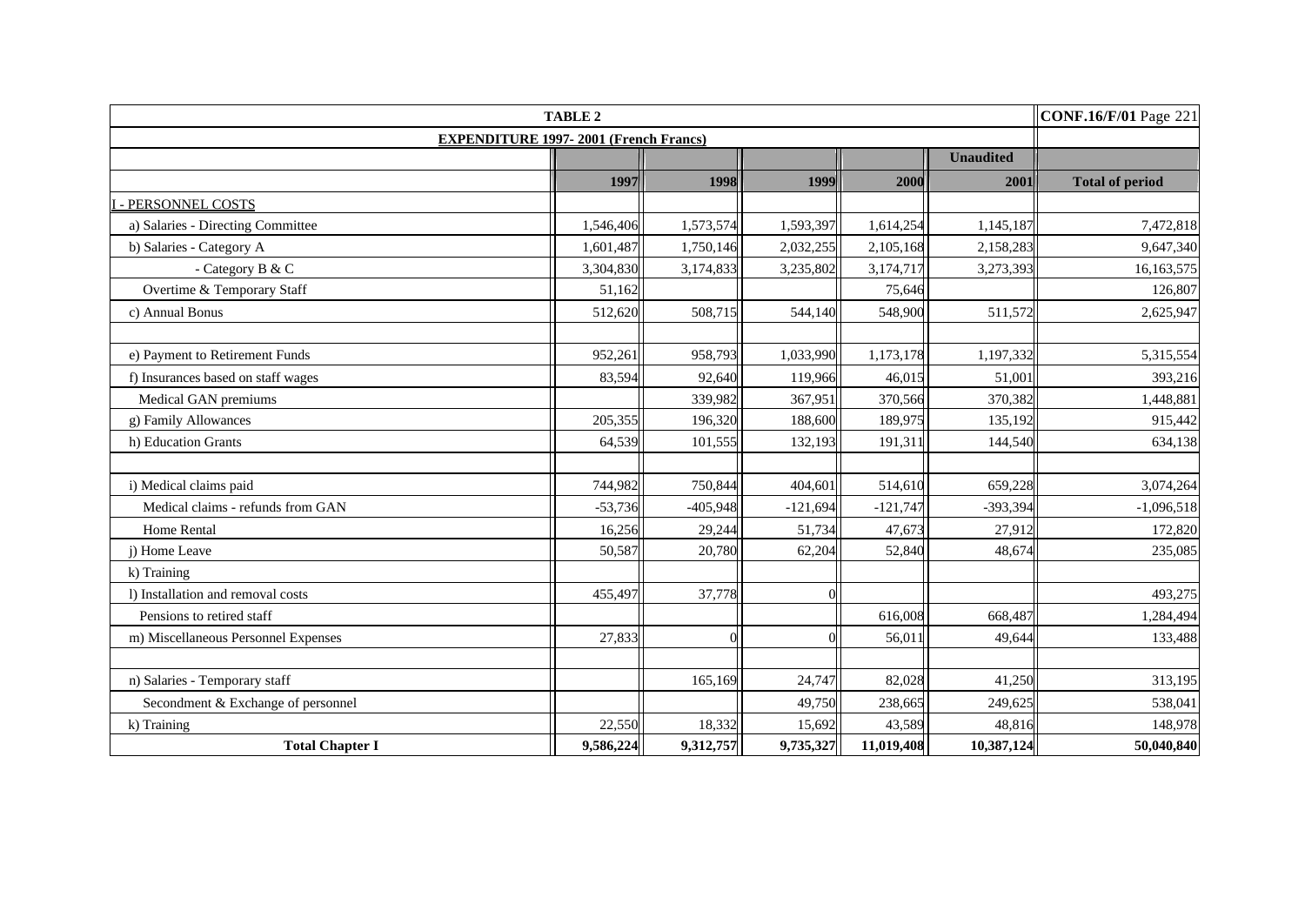| TABLE 2 (continue – suite)            |           |           |           |           |                  | <b>CONF.16/F/01 Page 222</b> |
|---------------------------------------|-----------|-----------|-----------|-----------|------------------|------------------------------|
|                                       |           |           |           |           | <b>Unaudited</b> |                              |
|                                       | 1997      | 1998      | 1999      | 2000      | 2001             | <b>Total of period</b>       |
| <b>II - CURRENT OPERATING COSTS</b>   |           |           |           |           |                  |                              |
| a) Maintenance & multirisk Insurance  | 393,067   | 444,661   | 420,013   | 395,661   | 369,344          | 2,022,746                    |
| Maintenance of IT equipements         |           |           |           | 38,114    | 114,045          | 152,158                      |
| c) Office Stationery                  | 59,390    | 82,189    | 96,734    | 102,837   | 98,132           | 439,283                      |
| d) Postage, telephone, telex, telefax | 340,326   | 393,571   | 361,650   | 321,483   | 331,312          | 1,748,341                    |
| e) Customs                            | 7,270     | 7,044     |           |           | 1,082            | 15,396                       |
| h) Local Travel                       | 11,518    | 8,515     | 6,766     | 7,047     | 18,688           | 52,534                       |
| i) Bank Charges                       | 17,578    | 20,781    | 20,964    | 22,196    | 26,306           | 107,825                      |
| j) Consultancy Expenses (auditors)    | 12,000    | 37,980    | 70,924    | 133,657   | 196,486          | 451,047                      |
| l) Public Relations                   | 55,626    | 67,243    | 87,685    | 88,367    | 82,864           | 381,785                      |
| q) Miscellaneous Operating Expenses   | 2,102     | 10,627    | 11,652    | 10,465    | 16,506           | 51,352                       |
| f) Technical Assistance               | 111,775   | 183,117   | 168,727   | 346,957   | 189,361          | 999,937                      |
| g) Long Distance Travel               | 374,570   | 667,796   | 569,075   | 563,167   | 716,900          | 2,891,508                    |
| k) GEBCO & Int. Bathymetric Charts    | 24,209    | 6,087     | 63,146    | 16,971    | 49,583           | 159,997                      |
| m) I.H. Review                        | 97,458    | 87,820    | 98,484    | 50,000    | 52,000           | 385,763                      |
| n) I.H. Bulletin                      | 61,848    | 47,879    | 29,760    | 56,097    | 20,712           | 216,295                      |
| o) Other publications                 | 75,055    | 151,991   | 77,543    | 148,038   | 57,483           | 510,108                      |
| External editing (S 23)               |           |           |           | 56,101    | 72,745           | 128,846                      |
| p) Paper & Printing Materials         | 43,853    | 132,925   | 278,389   | 57,817    | 38,484           | 551,468                      |
| <b>Total Chapter II</b>               | 1,687,645 | 2,350,225 | 2,361,511 | 2,414,975 | 2,452,032        | 11,266,389                   |
|                                       |           |           |           |           |                  |                              |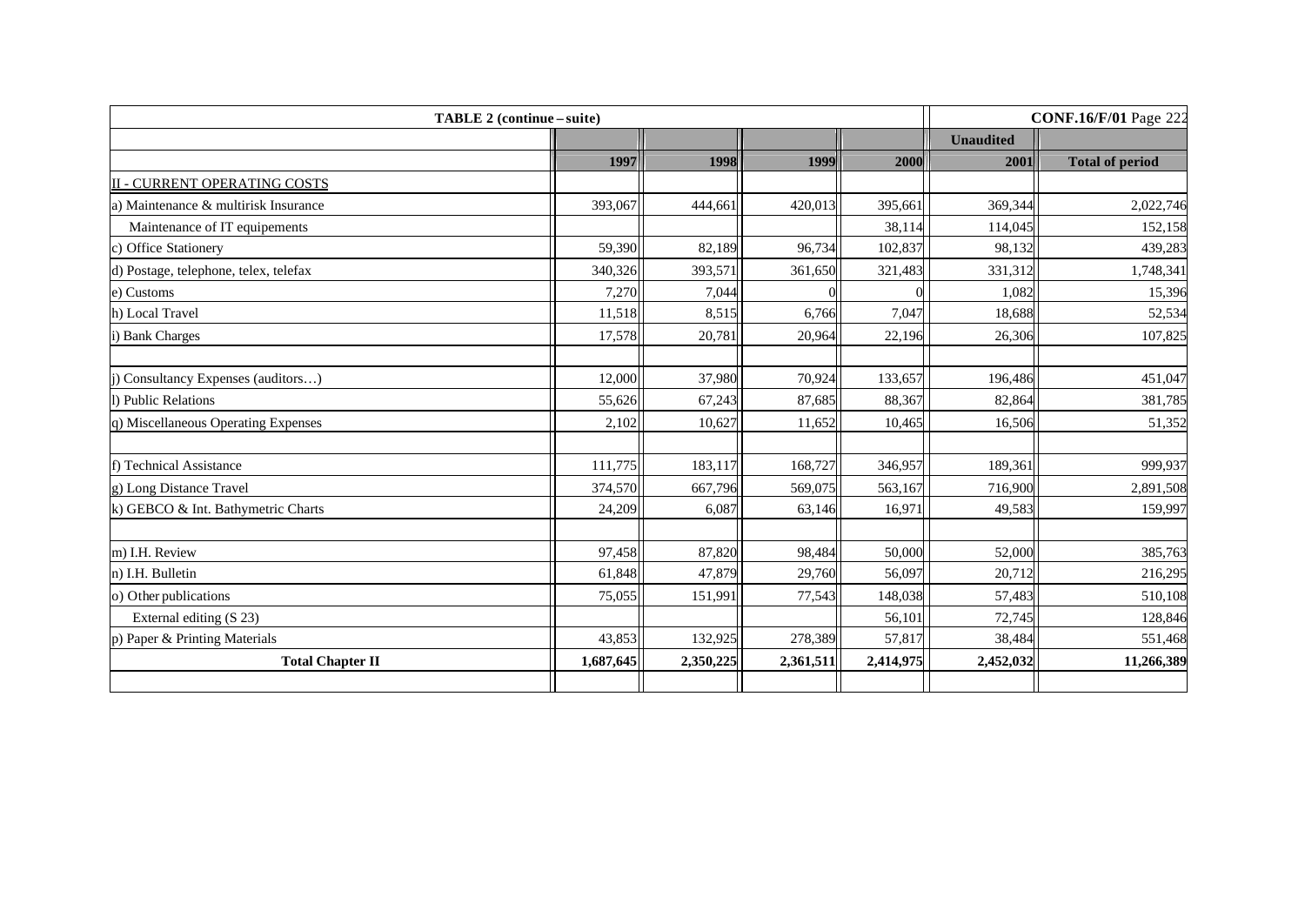| 1997<br>165,969 | 1998<br>114,082<br>58,660 | 1999<br>24,508 | 2000       | <b>Unaudited</b><br>2001 | <b>Total of period</b> |
|-----------------|---------------------------|----------------|------------|--------------------------|------------------------|
|                 |                           |                |            |                          |                        |
|                 |                           |                |            |                          |                        |
|                 |                           |                |            |                          |                        |
|                 |                           |                | 45,326     | 32,388                   | 382,274                |
|                 |                           | 6,402          | 26,534     | 16,680                   | 108,276                |
|                 |                           | 126,637        | 131,066    | 191,802                  | 449,504                |
| 31,371          | 16,833                    | 11,450         | 25,196     | 13,049                   | 97,898                 |
|                 |                           |                | 6,000      |                          | 6,000                  |
| 197,340         | 189,575                   | 168,997        | 234,122    | 253,919                  | 1,043,953              |
|                 |                           |                |            |                          |                        |
| 11,471,209      | 11,852,558                | 12,265,835     | 13,668,505 | 13,093,075               | 62,351,182             |
|                 |                           |                |            |                          |                        |
|                 | 40,000                    | 40,000         | 40,000     | 70,000                   | 190,000                |
| 15,000          | 10,000                    | 20,000         | 20,000     | 10,000                   | 75,000                 |
| 450,000         | 400,000                   | 400,000        | 400,000    | 400,000                  | 2,050,000              |
| 290,000         | 240,000                   | 190,000        | 190,000    | 190,000                  | 1,100,000              |
| 12,226,209      | 12,542,558                | 12,915,835     | 14,318,505 | 13,763,075               | 65,766,182             |
|                 |                           |                |            |                          |                        |
|                 |                           |                | 46,620     |                          | 46,620                 |
|                 |                           | 39,210         |            |                          | 39,210                 |
|                 |                           | 1,500          |            |                          | 1,500                  |
| 100             |                           |                |            |                          | 100                    |
|                 |                           | 8,083          |            | 26,700                   | 34,783                 |
| 7,941           | 21,510                    |                | 286        | 321                      | 30,059                 |
| 12,234,250      | 12,564,067                | 12,964,628     | 14,365,411 | 13,790,097               | 65,918,454             |
|                 |                           |                |            |                          |                        |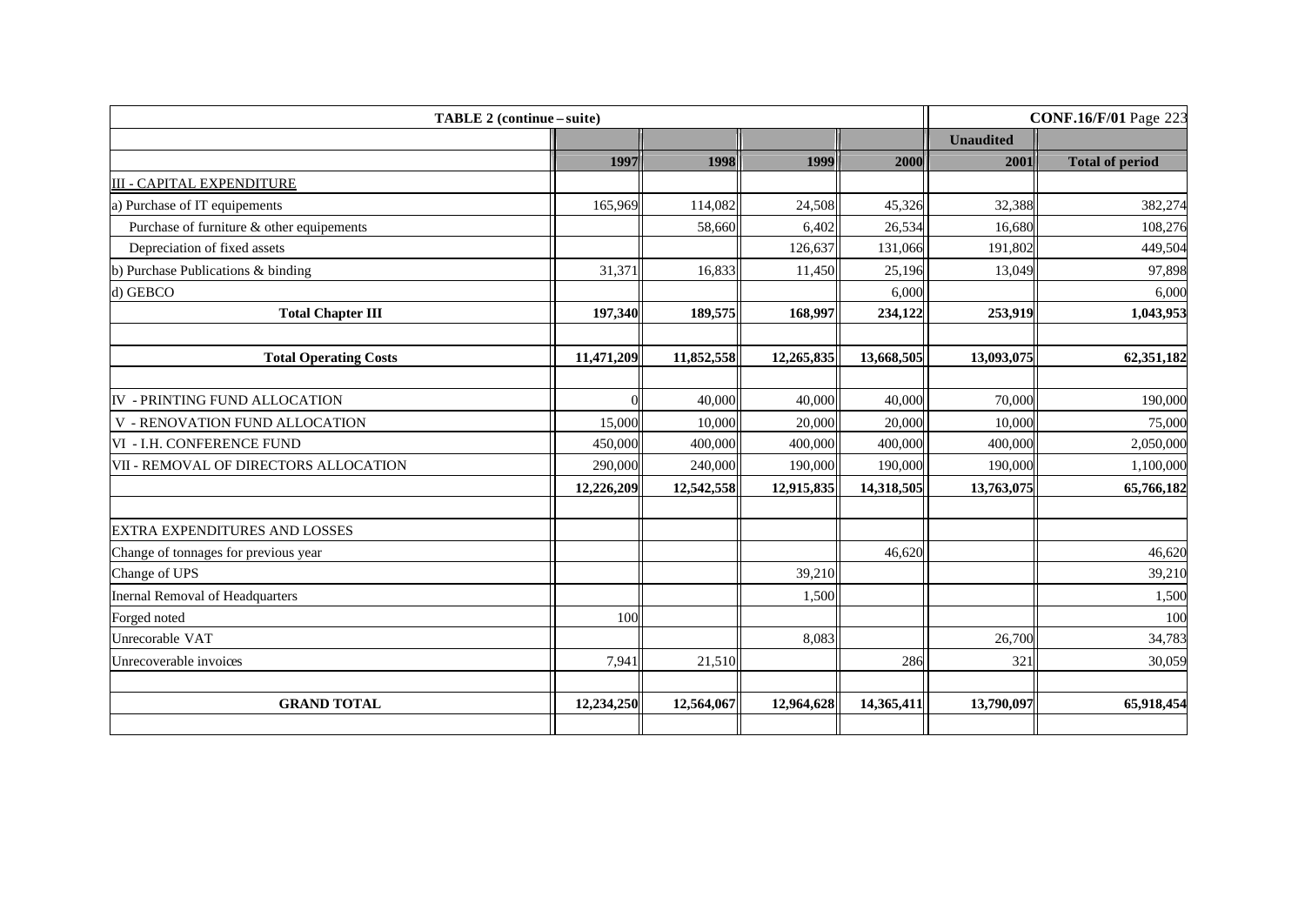| <b>TABLE 3</b><br><b>CONF.16/F/01</b> Page 224         |               |               |               |              |                  |                        |  |  |  |
|--------------------------------------------------------|---------------|---------------|---------------|--------------|------------------|------------------------|--|--|--|
| <b>NET EFFECT ON CAPITAL 1997-2001 (French Francs)</b> |               |               |               |              |                  |                        |  |  |  |
|                                                        |               |               |               |              | <b>Unaudited</b> |                        |  |  |  |
|                                                        | 1997          | 1998          | 1999          | 2000         | 2001             | <b>Total of period</b> |  |  |  |
|                                                        |               |               |               |              |                  |                        |  |  |  |
| Approved Expenditure Level                             | 14,625,250    | 14,625,250    | 14,625,250    | 14,625,250   | 14,625,250       | 73,126,250             |  |  |  |
|                                                        |               |               |               |              |                  |                        |  |  |  |
| TOTAL EXPENDITURE                                      | $-12,234,250$ | $-12,564,067$ | $-12,964,628$ | $-14,365,41$ | $-13,790,097$    | $-65,918,454$          |  |  |  |
| <b>TOTAL INCOME</b>                                    | 12,197,191    | 14,053,440    | 14,958,484    | 15,797,388   | 16,364,412       | 73,370,914             |  |  |  |
|                                                        |               |               |               |              |                  |                        |  |  |  |
|                                                        | $-37,060$     | 1,489,373     | 1,993,856     | 1,431,977    | 2,574,315        | 7,452,460              |  |  |  |
| Currencies                                             |               |               |               |              |                  |                        |  |  |  |
| Net Gains on Change Operations                         | 920,738       | 103,886       | 342,522       | 174,715      | 53,128           | 1,594,989              |  |  |  |
| Net Losses on Change Operations                        | $-142,865$    | $-267,391$    | $-111,376$    | $-76,878$    | $-10,846$        | $-609,356$             |  |  |  |
| Net Gains on Valuation of Holdings                     | 819,644       |               | 132,779       | 67           | 93               | 952,586                |  |  |  |
| Net Losses on Valuation of Holdings                    | $-15$         | $-336,823$    |               | $-550$       | $-285$           | $-337,673$             |  |  |  |
| <b>NET RESULT (income/Expenditure/Currencies)</b>      | 1,560,442     | 989,048       | 2,357,781     | 1,529,331    | 2,616,405        | 9,053,007              |  |  |  |
| <b>OTHER OPERATIONS</b>                                |               |               |               |              |                  |                        |  |  |  |
| Support to Retirement Fund                             | $-185,000$    |               | $-400,000$    |              |                  | $-585,000$             |  |  |  |
| Support to Renovation fund                             | $-15,000$     |               |               |              |                  | $-15,000$              |  |  |  |
| Reevaluation of physical assets                        |               |               | $-500,487$    |              |                  | $-500,487$             |  |  |  |
| Provision for Staff Retirement Rights                  | $-8,409,628$  | 651,788       |               | $-12,160$    | $-517,765$       | $-8,287,765$           |  |  |  |
| Provision for doubtful contributions                   | $-255,883$    |               |               | $-23,410$    | 86,364           | $-192,929$             |  |  |  |
| <b>NET BALANCE (Total income less expenditure)</b>     | $-7,305,069$  | 1,640,836     | 1,457,294     | 1,493,761    | 2,185,004        | $-528,174$             |  |  |  |
|                                                        |               |               |               |              |                  |                        |  |  |  |
| NET CAPITAL AT YEAR'S END                              | 1,440,286     | 3,081,121     | 4,538,415     | 6,032,176    | 8,217,180        |                        |  |  |  |
| <b>RESERVE FUND POSITION</b>                           | 800,000       | 800,000       | 800,000       | 800,000      | 800,000          |                        |  |  |  |
|                                                        |               |               |               |              |                  |                        |  |  |  |
| TOTAL FUNDING AT YEAR'S END                            | 2,240,286     | 3,881,121     | 5,338,415     | 6,832,176    | 9,017,180        |                        |  |  |  |
| <b>CONF.16/F/01 Page 225</b><br><b>TABLE 4</b>         |               |               |               |              |                  |                        |  |  |  |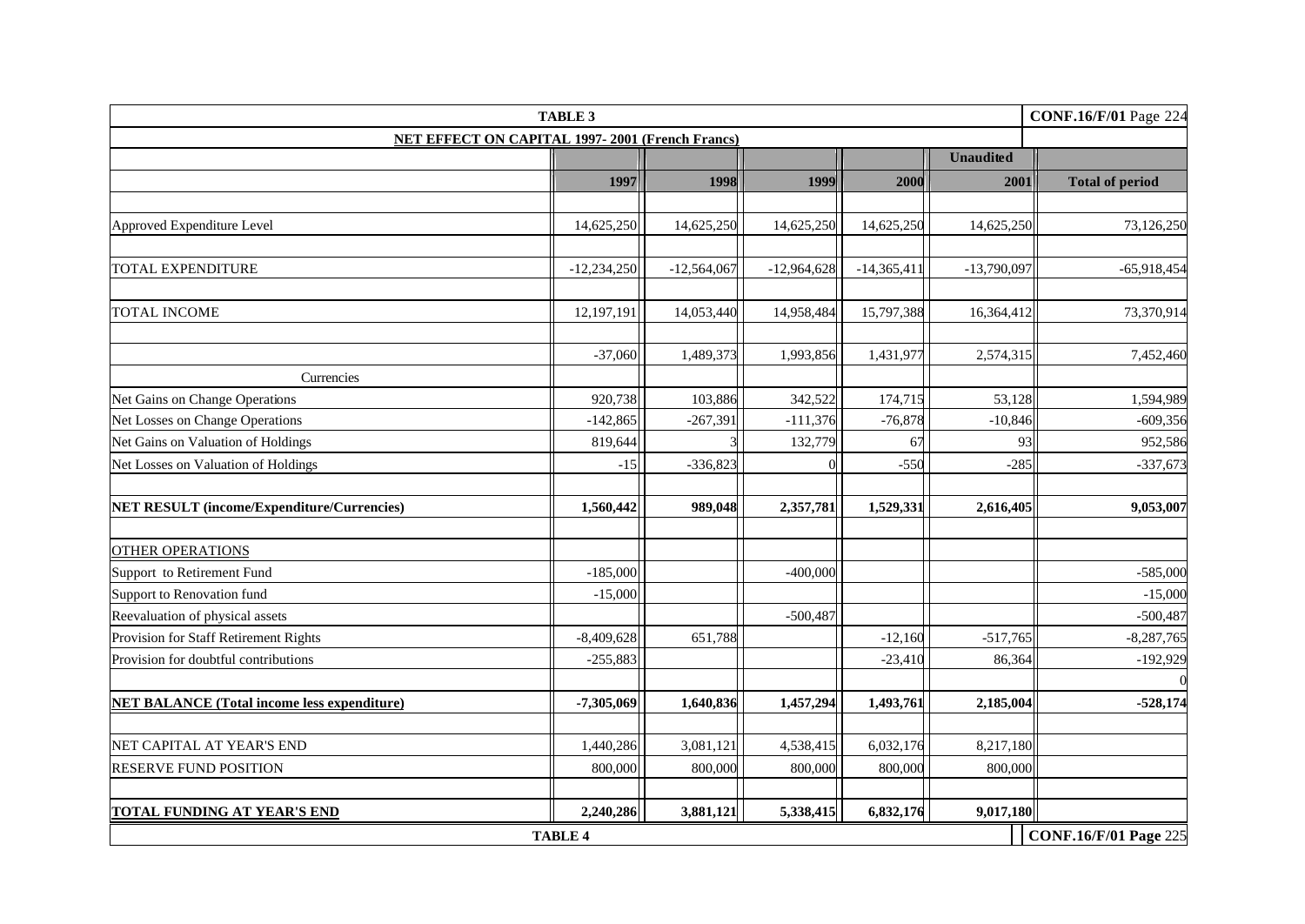|                                           | <b>COMPARISON OF BALANCE SHEETS</b> |            |            |            |                  |
|-------------------------------------------|-------------------------------------|------------|------------|------------|------------------|
|                                           | (as of 31st December 1997 - 2001)   |            |            |            |                  |
|                                           |                                     |            |            |            |                  |
|                                           | <b>I-ASSETS (French francs)</b>     |            |            |            |                  |
|                                           |                                     |            |            |            | <b>Unaudited</b> |
|                                           | 1997                                | 1998       | 1999       | 2000       | 2001             |
| CASH INVESTED FOR RETIREMENT FUND         |                                     |            |            |            |                  |
| - Long term IRF investments               |                                     |            | 7,954,659  | 11,746,999 | 11,370,221       |
| Latent result on long term investment     |                                     |            | 717,757    | $-393,161$ | $-795,579$       |
| Retirement Cash invested                  |                                     | 8,400,000  | 1,579,542  | 5,457,581  | 6,887,332        |
| Retirement Cash awaiting to be invested   |                                     | 2,000,000  | 5,477,041  |            |                  |
| Long term guaranty from IHB funds         | 8,742,443                           | 6,192,000  | 1,828,447  | 549,866    |                  |
|                                           | 8,742,443                           | 16,592,000 | 17,557,445 | 17,361,285 | 17,461,974       |
| <b>VARIOUS DEBTORS</b>                    |                                     |            |            |            |                  |
| Purchase made in advance                  | 41,941                              | 65,879     | 52,791     | 104,997    | 150,745          |
| Outstanding bills                         | 212,295                             | 18,475     | 17,613     | 43,100     | 14,749           |
| Advance to staff                          | 41,593                              | 77,663     | 80,567     | 98,813     | 82,496           |
| Expenses to be refunded                   |                                     |            |            |            |                  |
| Claim for refunding of VAT                | 1,141,979                           | 1,036,089  | 1,281,581  | 395,958    | 686,602          |
|                                           | 1,437,808                           | 1,198,105  | 1,432,552  | 642,868    | 934,593          |
| <b>OUTSTANDING CONTRIBUTIONS</b>          |                                     |            |            |            |                  |
| Contributions for the year                | 1,864,551                           | 3,101,827  | 2,107,698  | 2,097,760  | 2,557,981        |
| Contributions for previous years          | 578,280                             | 1,029,923  | 831,516    | 515,495    | 747,699          |
| Contributions for suspended Member States | 255,883                             | 255,883    | 255,883    | 255,883    | 169,519          |
| Interest due                              | 68,325                              | 133,165    | 93,614     | 41,381     | 103,596          |
|                                           | 2,767,038                           | 4,520,797  | 3,288,711  | 2,910,519  | 3,578,795        |
|                                           |                                     |            |            |            |                  |
| FURNITURES AND INSTRUMENTS                | 832,026                             | 832,026    | 288,129    | 541,531    | 580,041          |
|                                           |                                     |            |            |            |                  |
| <b>LIBRARY</b>                            | 203,326                             | 203,326    | 240,500    | 240,500    | 240,500          |
| <b>STOCKS OF PUBLICATIONS</b>             |                                     |            |            |            |                  |
|                                           | 1,035,360                           | 1,035,360  | 528,637    | 782,038    | 820,548          |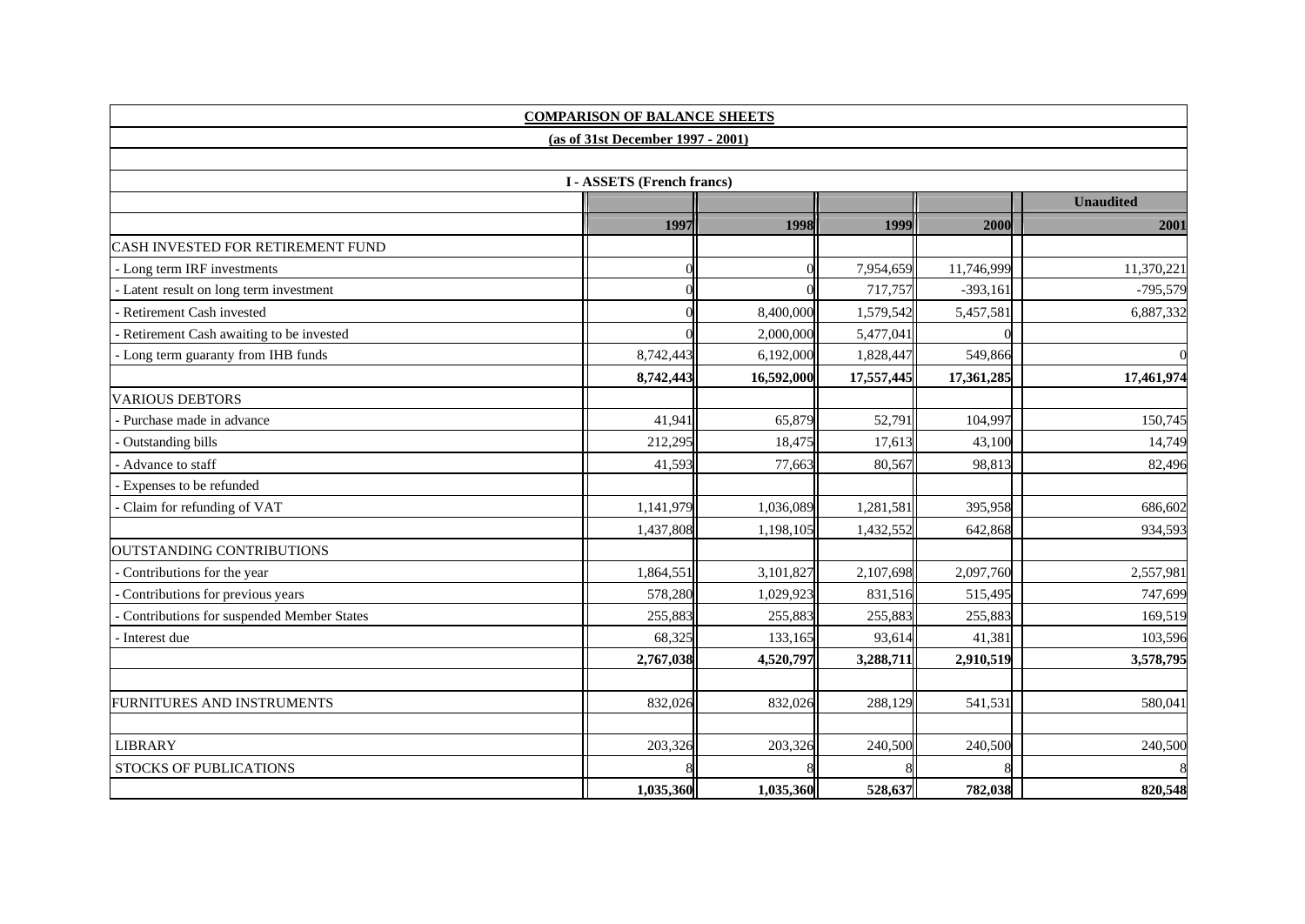| <b>TABLE 4 (continue -suite)</b> | <b>CONF.16/F/01 Page 226</b> |            |            |            |                  |
|----------------------------------|------------------------------|------------|------------|------------|------------------|
|                                  |                              |            |            |            | <b>Unaudited</b> |
|                                  | 1997                         | 1998       | 1999       | 2000       | 2001             |
| <b>CASH IN BANK AND ON HAND</b>  |                              |            |            |            |                  |
| - Bank current accounts          | 3,671,320                    | 3,256,074  | 4,751,811  | 1,468,413  | 1,203,260        |
| Bank deposit accounts            | 14,036,628                   | 8,251,048  | 3,905,342  | 8,946,306  | 9,740,961        |
| - Petty cash                     | 71,718                       | 55,276     | 61,123     | 42,403     | 48,651           |
|                                  | 17,779,667                   | 11,562,398 | 8,718,277  | 10,457,122 | 10,992,873       |
|                                  |                              |            |            |            |                  |
| <b>ASSETS GRAND TOTAL   </b>     | 31,762,316                   | 34,908,660 | 31,525,621 | 32,153,832 | 33,788,782       |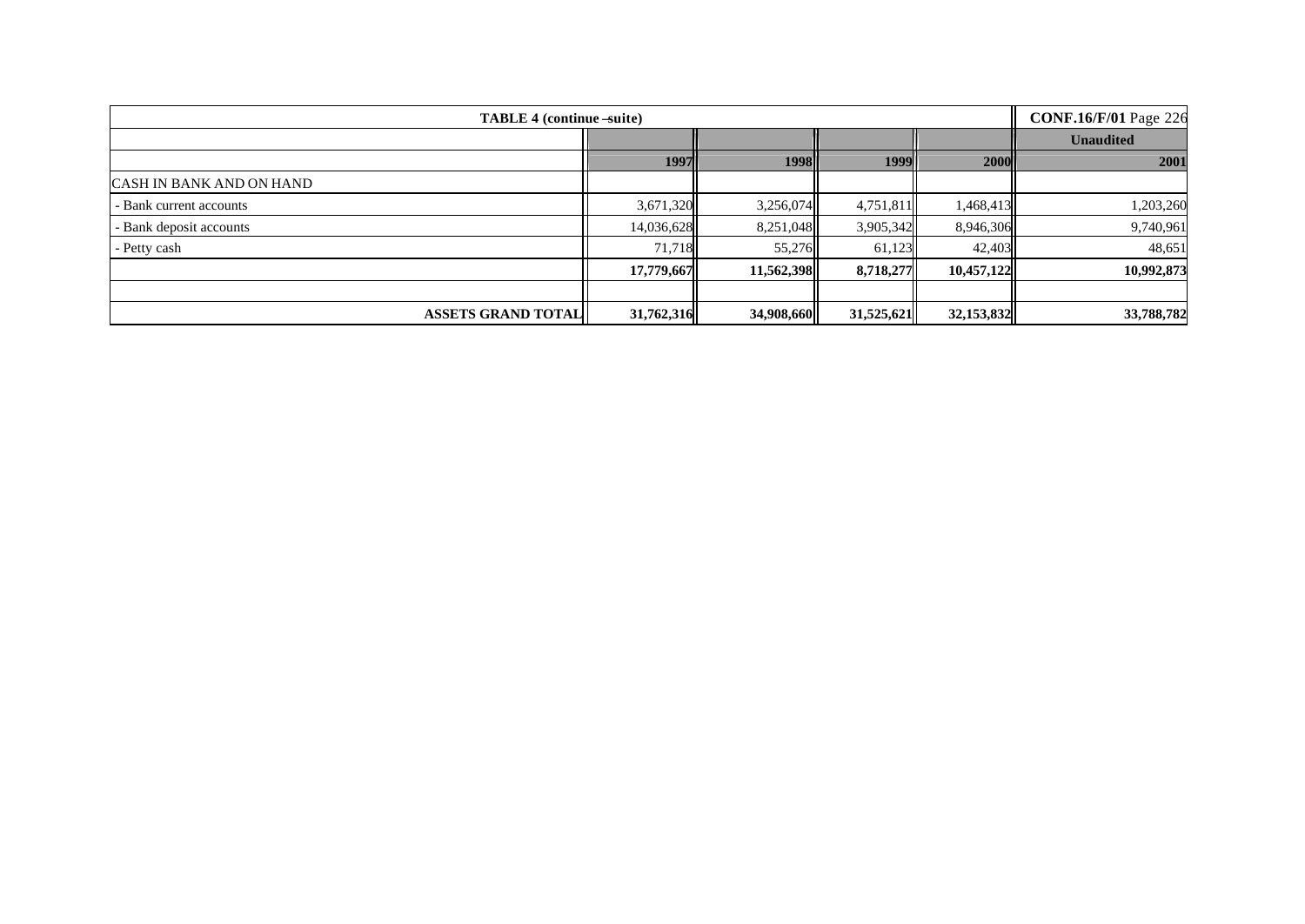| <b>COMPARISON OF BALANCE SHEETS</b><br>$-2001$<br>(as of 31st December 1997) | <b>CONF.16/F/01</b> Page $227$ |
|------------------------------------------------------------------------------|--------------------------------|
| <b>II - LIABILITIES (French Francs)</b>                                      |                                |

|                                               |            |            |            |            | <b>Unaudited</b> |
|-----------------------------------------------|------------|------------|------------|------------|------------------|
|                                               | 1997       | 1998       | 1999       | 2000       | 2001             |
|                                               |            |            |            |            |                  |
| STAFF INTERNAL RETIREMENT FUND                |            |            |            |            |                  |
| Internal Retirement Reserve fund              | 4,319,263  | 6,251,173  | 5,300,743  | 4,189,825  | 3,787,407        |
| <b>Internal Retirement fund</b>               | 4,423,180  | 4,582,986  | 4,498,861  | 5,401,460  | 5,386,558        |
| Provision to ensure lump sums to active staff |            |            |            |            |                  |
| Provision to ensure pensions to active staff  | 1,273,664  | 765,841    | 765,841    |            | 518,009          |
| Provision to ensure pensions to retired staff | 7,135,965  | 6,992,000  | 6,992,000  | 7,770,000  | 7,770,000        |
|                                               | 17,152,072 | 18,592,000 | 17,557,445 | 17,361,285 | 17,461,974       |
|                                               |            |            |            |            |                  |
| <b>VARIOUS CREDITORS</b>                      |            |            |            |            |                  |
| Guaranty to the IRF                           | 8,742,443  | 6,192,000  | 1,828,447  | 549,866    |                  |
| Provision for doubtful contributions          | 255,883    | 255,883    | 255,883    | 279,294    | 187,825          |
|                                               |            |            |            |            |                  |
| Personalized pension plans                    | 68,546     | 185,764    | 111,746    | 136,466    |                  |
| A.M.R.R Complementary Retirement Scheme       | 74,596     | 83,702     | 95,451     | 125,125    | 128,012          |
| Accruals (outstanding bills)                  | 87,248     | 422,727    | 514,077    | 605,348    | 378,170          |
| Travel claims & wages                         |            | 3,932      | 13,144     |            | 26,423           |
| Deposits received for Conference (stand)      |            |            | 25,867     |            | 54,089           |
| Amounts received to be refunded               |            | 655,885    | 129,666    | 85,554     |                  |
|                                               |            |            |            |            |                  |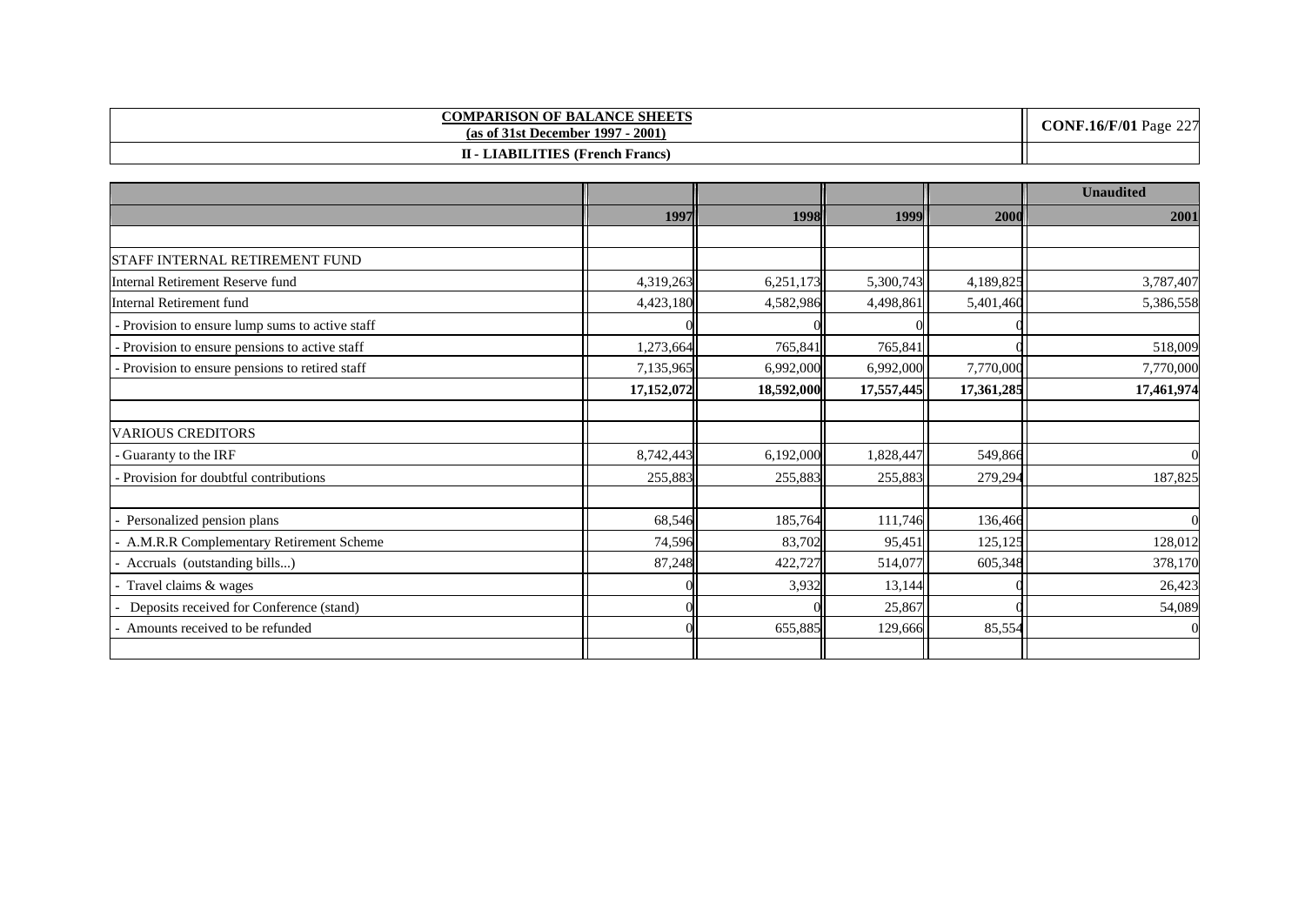| II - LIABILITIES (French Francs) (continue – suite) | <b>CONF.16/F/01</b> Page 228 |              |              |              |              |
|-----------------------------------------------------|------------------------------|--------------|--------------|--------------|--------------|
|                                                     |                              |              |              |              | Unaudited    |
|                                                     | 1997                         | 1998         | 1999         | 2000         | 2001         |
| <b>I.H CONFERENCE FUNDS</b>                         |                              |              |              |              |              |
| Organization of IH Conferences                      | 202,505                      | 602,505      | 1,002,505    | 817,669      | 1,204,933    |
| Removal of Directors                                |                              | 201,398      | 386,308      | 427,479      | 617,479      |
| - Ablos Conference fund                             |                              |              | 8,354        | 8,354        | 3,108        |
|                                                     |                              |              |              |              |              |
| PRINTING EQUIPMENT FUND                             | 261,236                      | 276,116      | 316,116      | 350,938      | 366,005      |
| RENOVATION FUND                                     | 91                           | 10,091       | 30,091       | 50,091       | 26,581       |
| PRESENTATION LIBRARY FUND                           | 35,610                       | 149,435      | 197,435      | 337,435      | 288,688      |
| CONTRIBUTIONS RECEIVED IN ADVANCE                   |                              |              |              |              |              |
| - Received in advance or in excess                  | 2,641,800                    | 3,396,100    | 3,714,673    | 4,186,753    | 4,028,315    |
|                                                     | 12,369,958                   | 12,435,538   | 8,629,761    | 7,960,372    | 7,309,628    |
| <b>CAPITAL</b>                                      |                              |              |              |              |              |
| Reserve Fund                                        | 800,000                      | 800,000      | 800,000      | 800,000      | 800,000      |
| Reserves for reevaluation                           |                              |              |              |              |              |
| - Financial hodings                                 | 2,732,331                    | 2,232,006    | 2,595,932    | 2,693,286    | 2,693,286    |
| - Physical assets                                   | 802,830                      | 802,830      | 302,342      | 302,342      | 302,342      |
| Provisions for risks (IRF & suspended MS)           | $-8,665,512$                 | $-8,013,723$ | $-8,013,723$ | $-8,049,294$ | $-8,475,834$ |
| Net yearly result                                   | 717,940                      | 2,179,373    | 2,643,856    | 2,081,976    | 3,286,465    |
| Net Members States funds                            | 5,852,696                    | 5,880,636    | 7,010,009    | 9,003,864    | 10,410,921   |
| Permanent funding                                   | 2,240,286                    | 3,881,122    | 5,338,415    | 6,832,176    | 9,017,180    |
|                                                     |                              |              |              |              |              |
| <b>LIABILITIES GRAND TOTAL</b>                      | 31,762,316                   | 34,908,660   | 31,525,621   | 32,153,832   | 33,788,782   |
|                                                     |                              |              |              |              | $\mathbf 0$  |